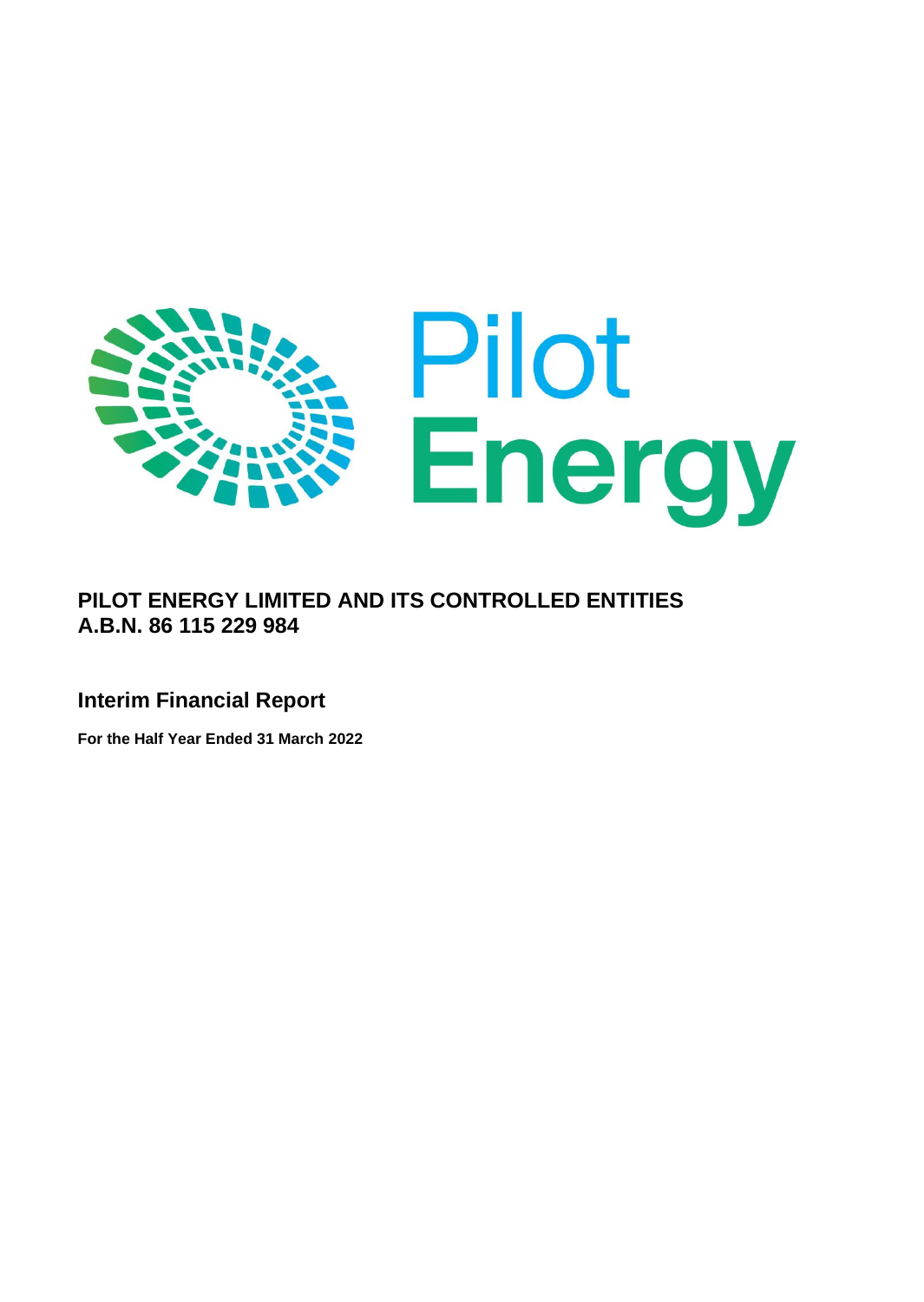**A.B.N. 86 115 229 984**

## **Contents**

# **For the Half Year Ended 31 March 2022**

| <b>Interim Financial Statements</b>                                                |    |
|------------------------------------------------------------------------------------|----|
| Corporate Directory                                                                |    |
| Directors' Report                                                                  |    |
| Auditor's Independence Declaration under Section 307C of the Corporations Act 2001 | 5  |
| Consolidated Statement of Profit or Loss and Other Comprehensive Income            | 6  |
| <b>Consolidated Statement of Financial Position</b>                                |    |
| Consolidated Statement of Changes in Equity                                        | 8  |
| <b>Consolidated Statement of Cash Flows</b>                                        | 9  |
| Notes to the Consolidated Financial Statements                                     | 10 |
| Directors' Declaration                                                             | 18 |
| Independent Auditor's Review Report                                                | 19 |

Page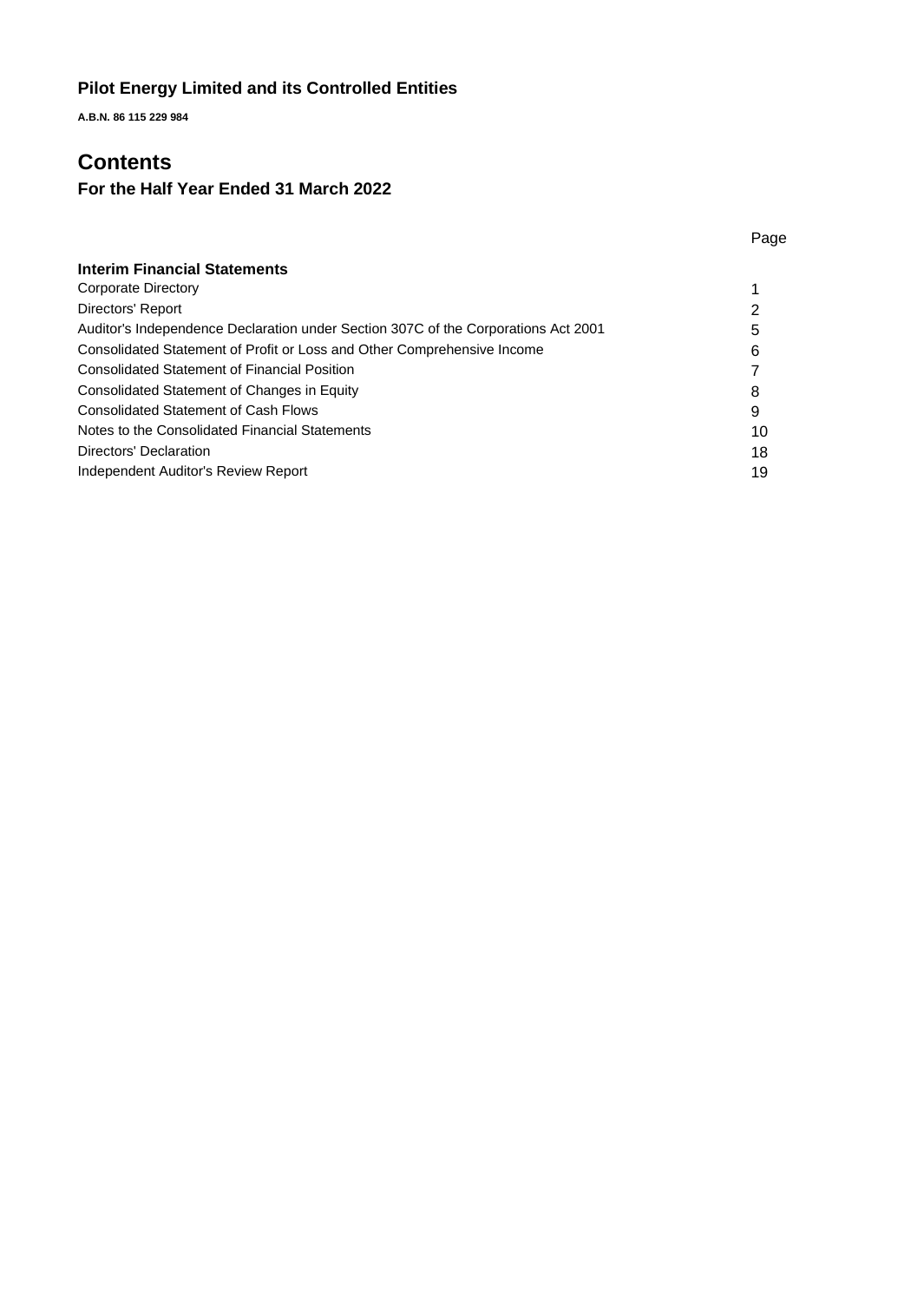**A.B.N. 86 115 229 984**

# **Corporate Directory**

**For the Half Year Ended 31 March 2022**

| <b>Directors</b>                                          | Bradley Lingo (Executive Chairman)<br><b>Tony Strasser (Managing Director)</b><br>Daniel Chen (Non-Executive Director)<br><b>Bruce Gordon (Non-Executive Director)</b> |
|-----------------------------------------------------------|------------------------------------------------------------------------------------------------------------------------------------------------------------------------|
| <b>Company Secretary</b>                                  | <b>Cate Friedlander</b>                                                                                                                                                |
| Registered and Principal<br><b>Office</b>                 | Level 1, 85 Elizabeth Street<br>Paddington NSW 2021                                                                                                                    |
|                                                           | Website: www.pilotenergy.com.au<br>Email: info@pilotenergy.com.au                                                                                                      |
| <b>Auditors</b>                                           | <b>MNSA Pty Ltd</b><br>Level 1, 283 George Street<br>SYDNEY NSW 2000                                                                                                   |
| <b>Legal Advisers</b>                                     | <b>Minter Ellison</b><br>Governor Macquarie Tower<br>1 Farrer Place,<br>Sydney NSW 2000                                                                                |
|                                                           | <b>Squire Patton Boggs</b><br>Level 17, 88 Phillip Street<br>Sydney NSW 2000                                                                                           |
| <b>Share Registry</b>                                     | <b>Boardroom Pty Limited</b><br><b>Grosvenor Place</b><br>Level 12, 225 George Street<br>Sydney NSW 2000                                                               |
| <b>ASX Code</b>                                           | <b>ASX: PGY</b>                                                                                                                                                        |
| <b>Legal Form of Entity</b>                               | <b>Public Company</b>                                                                                                                                                  |
| <b>Country of Incorporation Australia</b><br>and Domicile |                                                                                                                                                                        |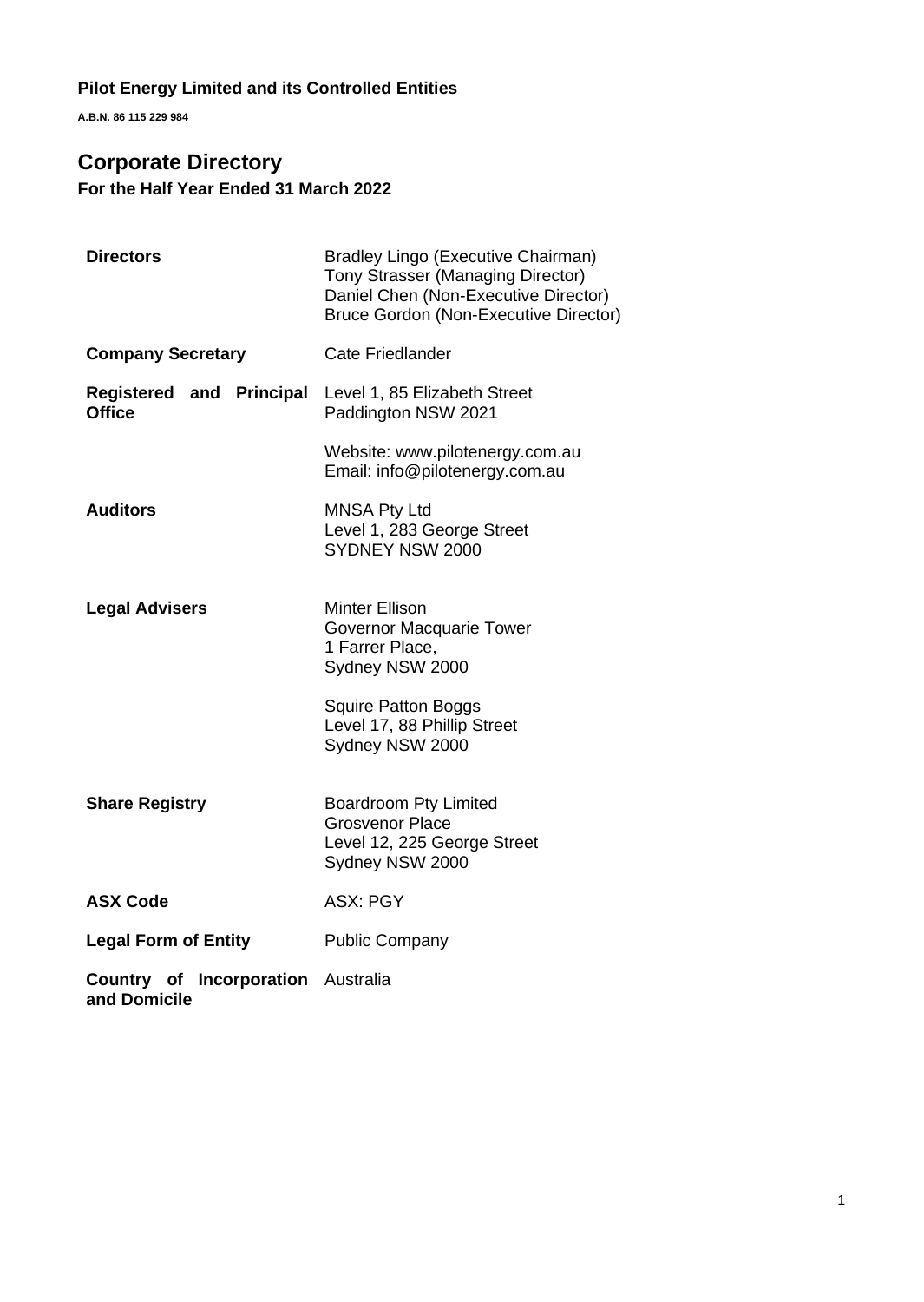**A.B.N. 86 115 229 984**

# **Directors' Report For the Half Year Ended 31 March 2022**

The Directors present their report, together with the financial statements of Pilot Energy Limited and its controlled entities (referred to as Pilot, the Company or the Group), for the half year ended 31 March 2022 and the auditor's report thereon.

### **1. General information**

#### **Information on directors**

The directors of the company during the half year and to the date of this report are: **Executive**

| Mr Bradley Lingo<br>Mr Tony Strasser  | Executive Chairman<br><b>Managing Director</b>        | Appointed 12 May 2020<br>Appointed 31 May 2021 |
|---------------------------------------|-------------------------------------------------------|------------------------------------------------|
| <b>Non-Executive</b>                  |                                                       |                                                |
| Mr Daniel Chen                        | Non-Executive Director                                | Appointed 15 September 2020                    |
| Mr Bruce Gordon                       | Non-Executive Director                                | Appointed 31 May 2021                          |
| <b>Company Secretary</b>              |                                                       |                                                |
| Ms Cate Friedlander<br>Ms Sally McDow | Appointed 22 March 2021<br>Appointed 19 February 2021 | Resigned 10 December 2021                      |

### **2. Operating results and review of operations for the half year**

### **Review of operations**

Pilot Energy Limited is listed on the Australian Securities Exchange (ASX: PGY) and has 504,390,312 shares on issue. Pilot is currently a junior oil and gas exploration and production company that is pursuing the diversification and transition to the development of carbon management projects, hydrogen and integrated renewable energy by leveraging its existing oil and gas tenements and infrastructure to cornerstone these developments.

### **Covid-19 update**

There has been no significant impact of COVID-19 on the company's operations.

### **Significant events during the period**

All significant events have been announced to the ASX during the reporting period.

### **Financial Position**

For the half year ended 31 March 2022, the Group incurred a loss of \$812,379 (March 2021: Loss \$1,988,358) and had a net working capital surplus of \$2,649,861 as at March 2022 (September 2021: Surplus \$5,447,529).

The Group had a net cash outflow of \$3,018,334 for the half year ended 31 March 2022 (March 2021: Inflow \$582,759).

### **Dividends**

The directors recommend that no dividend be provided for the half year ended 31 March 2022.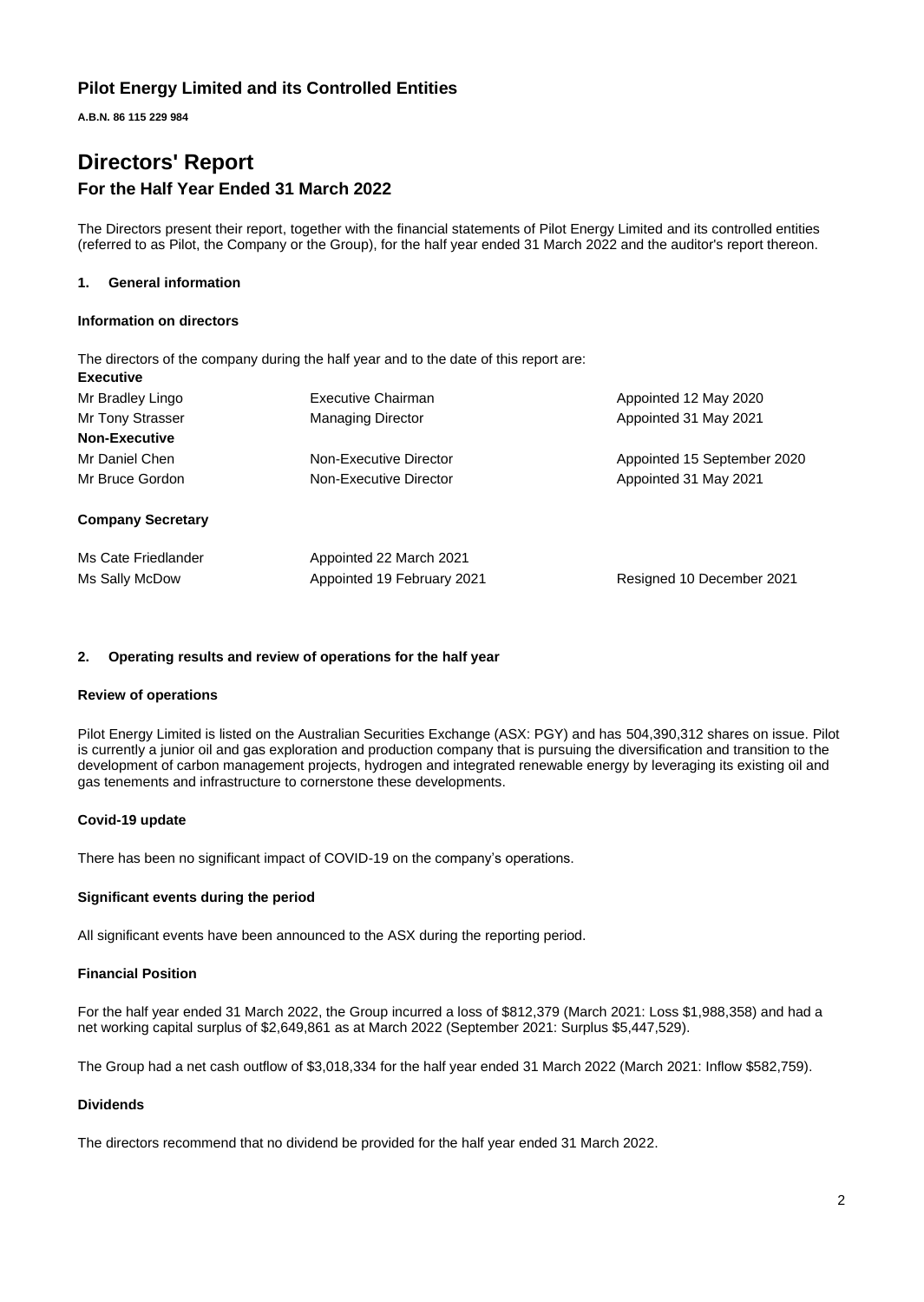**A.B.N. 86 115 229 984**

# **Directors' Report For the Half Year Ended 31 March 2022**

### **2. Operating results and review of operations for the half year (continued)**

### **Events subsequent to reporting date**

The following events occurred subsequent to the end of the financial half year.

As per the announcement issued to the ASX on 4 April 2022, Pilot acquired an additional 40% interest in WA-481P, previously held by Key Petroleum Limited and following final approval from NOPTA. Pilot now holds 100% of the WA-481P offshore exploration permit.

As per the announcement issued to the ASX on 19 April 2022, the Cliff Head Joint Venture (CHJV) has approved an Oil Tank Upgrade and Refurbishment at a cost of \$2.5 million in order to increase storage capacity to 30,000 barrels of oil.

As per the announcement issued to the ASX on 26 April 2022, Pilot and Triangle Energy have reached an agreement of key principles to restructure the existing joint venture ownership arrangements of the Cliff Head Joint Venture and the proposed Cliff Head Carbon Capture and Storage Project in order to progress an application to the National Offshore Petroleum Titles Administrator to have the Cliff Head Oil Field reservoir declared a Greenhouse Gas Storage formation. Upon successful application, the key terms of the binding Cliff Head Re-Alignment Term Sheet are as follows:

- Pilot and Triangle will restructure their interest in the WA-31L Cliff Head project resulting in Pilot holding a direct 57.5% participating interest share in CHJV (oil project) and the CH CCS Project and Triangle holding a direct 42.5% interest in both projects
- Pilot will become operator of both the CHJV and the CH CCS JV, although Triangle will continue technical operatorship of the CHJV through its oil production life.

As per the announcement issued to the ASX on 19 May 2022, Pilot has commenced activities at the Mid-West Clean Energy Project.

As per the announcement issued to the ASX on 8 June 2022, the Cliff Head Joint Venture undertook the final lifting of oil from the Kwinana Oil Terminal to BP Singapore on 8 May 2022. The CHJV will receive A\$21.3M with Pilot's effective allocation being A\$4.5M.

Except for the above, no other matters or circumstances have arisen since the end of the financial half year which significantly affected or could significantly affect the operations of the Group, the results of those operations, or the state of affairs of the Group in future financial years.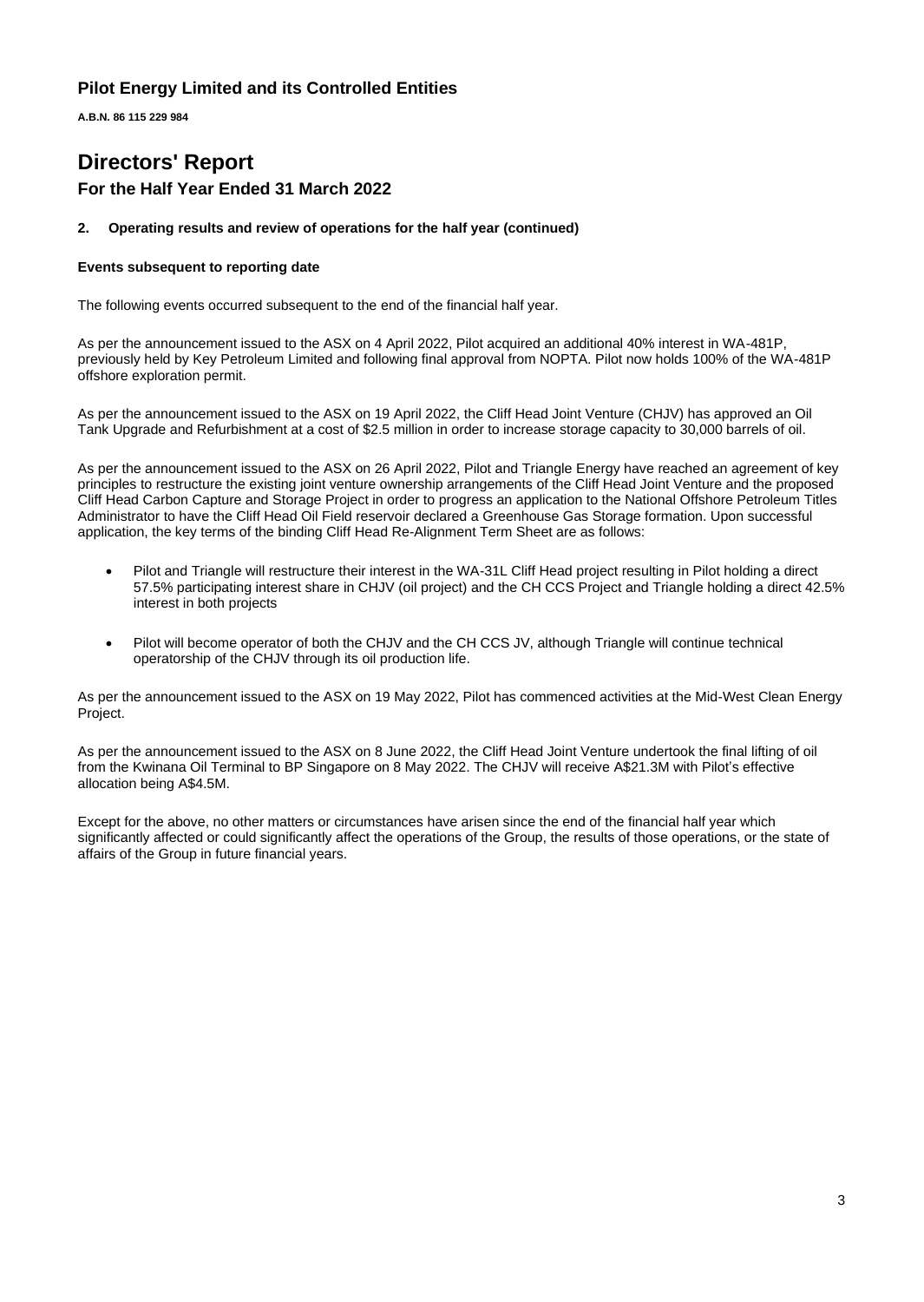**A.B.N. 86 115 229 984**

# **Directors' Report For the Half Year Ended 31 March 2022**

### **2. Operating results and review of operations for the half year (continued)**

### **Corporate Governance**

In recognising the need for the highest standards of corporate behaviour and accountability, the Directors of Pilot Energy Limited support, and have adhered to, the principles of good corporate governance. The Group's corporate governance statement can be viewed on the Company's website.

### **Lead Auditor's Independence declaration**

The auditor's independence declaration in accordance with section 307C of the *Corporations Act 2001* for the half year ended 31 March 2022 has been received and can be found on page 5 of the financial report.

This report is made in accordance with a resolution of the Board of Directors.

Fradley w. ligo

Mr Bradley Lingo Executive Chairman

Dated at Sydney, New South Wales this 9<sup>th</sup> day of June 2022.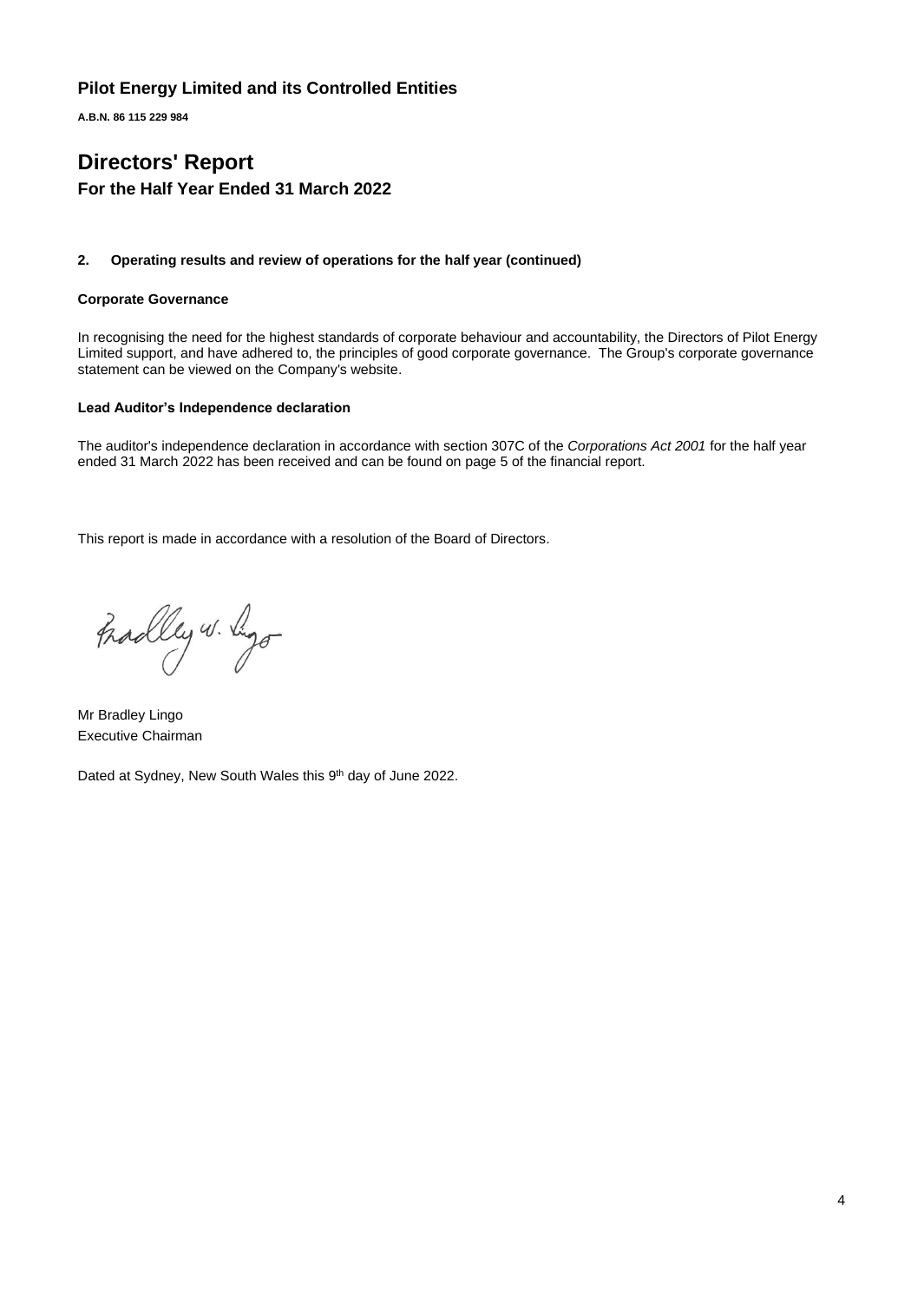

## **AUDITOR'S INDEPENDENCE DECLARATION UNDER SECTION 307C OF THE CORPORATIONS ACT 2001 TO THE DIRECTORS OF PILOT ENERGY LIMITED AND CONTROLLED ENTITIES ABN 86 115 229 984**

In accordance with Section 307C of the *Corporations Act 2001*, I am pleased to provide the following declaration of independence to the directors of Pilot Energy Limited.

As the auditor for the review of the financial report of Pilot Energy Limited for the half-year ended 31 March 2022, I declare that, to the best of my knowledge and belief, there have been no contraventions of:

- i. the auditor independence requirements as set out in the *Corporations Act 2001* in relation to the review; and
- ii. any applicable code of professional conduct in relation to the review.

MNSA Phy Ltd **MNSA Pty Ltd**

**Mark Schiliro** Director

Sydney Dated this 9<sup>th</sup> of June 2022

> **MNSA Pty Ltd** ABN 59 133 605 400

Level 1, 283 George St Sydney NSW 2000 GPO Box 2943 Sydney 2001

Tel (02) 9299 0901 Fax (02) 9299 8104 Email admin@mnsa.com.au Liability limited by the<br>Accountants Scheme,<br>approved under the<br>Professional Standards<br>Act 1994 (NSW)

5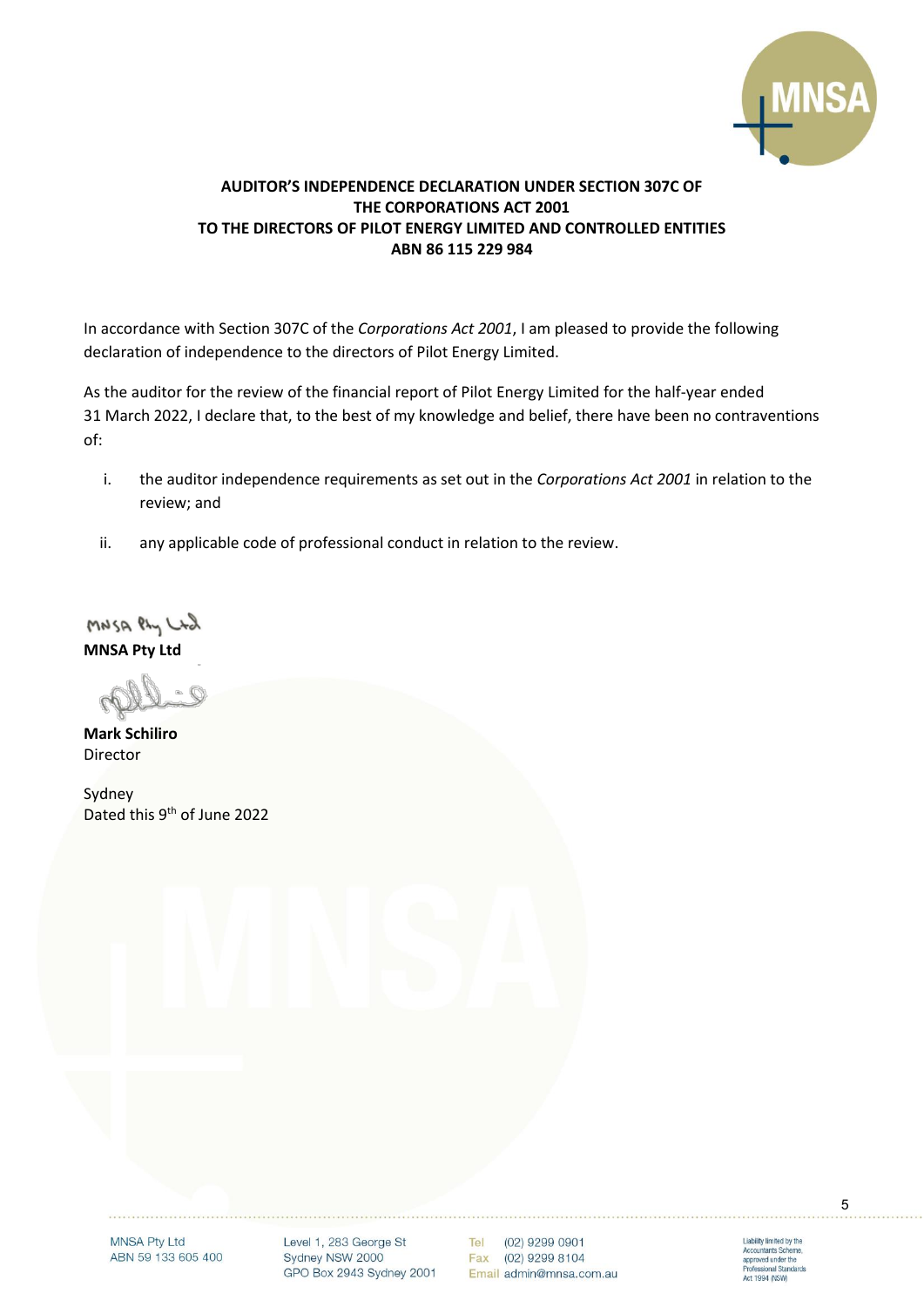**A.B.N. 86 115 229 984**

# **Consolidated Statement of Profit or Loss and Other Comprehensive Income**

## **For the Half Year Ended 31 March 2022**

|                                                                    |             | 31 March   | 31 March    |
|--------------------------------------------------------------------|-------------|------------|-------------|
|                                                                    |             | 2022       | 2021        |
|                                                                    | <b>Note</b> | S          | S           |
| Revenue from continuing operations                                 | 4           | 224,469    | 20,850      |
| Share of profit of associate                                       | 5           | 923,306    |             |
| Administrative expenses                                            |             | (182, 965) | (138, 896)  |
| Amortisation                                                       | 9           | (22, 636)  | (18, 338)   |
| Depreciation                                                       | 10          | (2,891)    |             |
| Employee benefit expenses                                          |             | (986, 505) | (460, 128)  |
| Professional fees                                                  |             | (463, 016) | (444,080)   |
| Finance costs                                                      |             | (364)      | (1,009)     |
| Exploration & Evaluation costs expensed                            |             |            | (221, 150)  |
| Permit acquisition costs                                           |             |            | (718, 868)  |
| Share based payments expense                                       | 6           | (286, 710) | (6,602)     |
| Foreign exchange losses                                            |             | (15,067)   | (137)       |
| Loss before income tax                                             |             | (812, 379) | (1,988,358) |
| Income tax expense                                                 |             |            |             |
| Loss from continuing operations                                    |             | (812,379)  | (1,988,358) |
| Total comprehensive loss for the period                            |             | (812, 379) | (1,988,358) |
| Total comprehensive loss attributable to the owners of the Company |             | (812,379)  | (1,988,358) |
|                                                                    |             |            |             |

| Loss per share (cents per share)             |        |        |
|----------------------------------------------|--------|--------|
| Basic and diluted from continuing operations | (0.16) | (1.07) |
| Basic and Diluted (cents per share)          | (0.16) | (1.07) |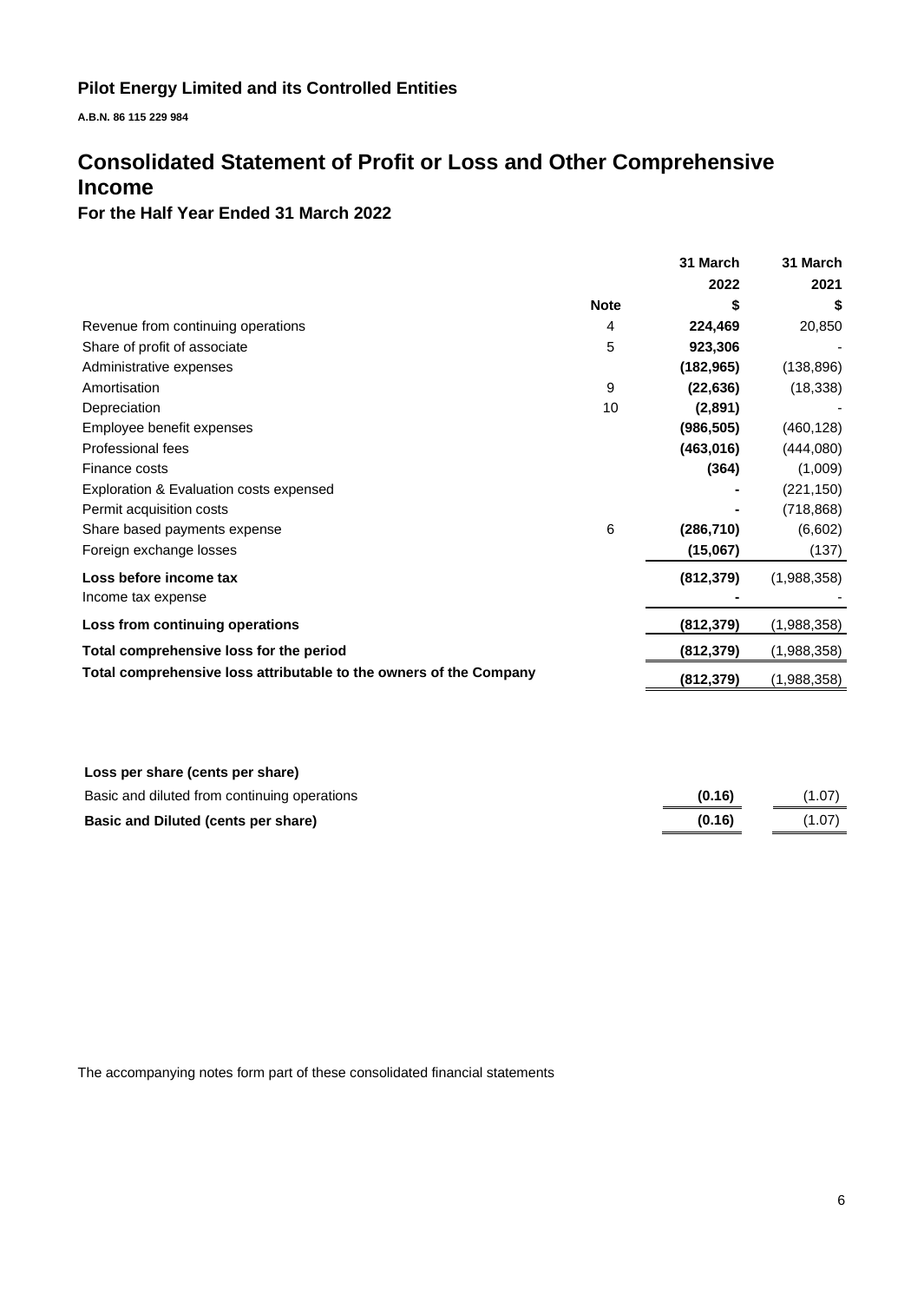**A.B.N. 86 115 229 984**

# **Consolidated Statement of Financial Position**

**As at 31 March 2022**

|                                                            |             | <b>Consolidated</b> |                       |
|------------------------------------------------------------|-------------|---------------------|-----------------------|
|                                                            |             |                     | 31 March 30 September |
|                                                            |             | 2022                | 2021                  |
|                                                            | <b>Note</b> | \$                  | \$                    |
| <b>ASSETS</b>                                              |             |                     |                       |
| <b>CURRENT ASSETS</b>                                      |             |                     |                       |
| Cash and cash equivalents                                  | 7           | 2,437,041           | 5,455,419             |
| Trade and other receivables                                | 8           | 1,130,324           | 878,300               |
| Right-of-use-assets                                        | 9           | 11,444              | 34,080                |
| <b>TOTAL CURRENT ASSETS</b>                                |             | 3,578,809           | 6,367,799             |
| NON-CURRENT ASSETS                                         |             |                     |                       |
| Trade and other receivables                                | 8           | 41,742              | 41,742                |
| Property, Plant and Equipment                              | 10          |                     | 2,891                 |
| Investment in associate                                    | 11          | 1,135,779           | 212,473               |
| Cliff Head and other non-current assets                    | 12          | 5,555,306           | 4,450,266             |
| Exploration, evaluation and development assets             | 13          | 1,164,659           | 917,365               |
| TOTAL NON-CURRENT ASSETS                                   |             | 7,897,486           | 5,624,737             |
| <b>TOTAL ASSETS</b>                                        |             | 11,476,295          | 11,992,536            |
| <b>LIABILITIES</b>                                         |             |                     |                       |
| <b>CURRENT LIABILITIES</b>                                 |             |                     |                       |
| Trade and other payables                                   | 14          | 719,321             | 748,356               |
| Employee benefits                                          | 15          | 198,183             | 137,834               |
| <b>Financial liabilities</b>                               | 16          | 11,444              | 34,080                |
| TOTAL CURRENT LIABILITIES                                  |             | 928,948             | 920,270               |
| NON-CURRENT LIABILITIES                                    |             |                     |                       |
| TOTAL NON-CURRENT LIABILITIES                              |             |                     |                       |
| <b>TOTAL LIABILITIES</b>                                   |             | 928,948             | 920,270               |
| <b>NET ASSETS</b>                                          |             |                     |                       |
|                                                            |             | 10,547,347          | 11,072,266            |
| <b>EQUITY</b>                                              |             |                     |                       |
| Issued capital                                             | 17          | 60,717,281          | 60,580,248            |
| Reserves                                                   | 18          | 152,212             | 1,785                 |
| <b>Accumulated losses</b>                                  |             | (50, 322, 146)      | (49, 509, 767)        |
| Total equity attributable to equity holders of the Company |             | 10,547,347          | 11,072,266            |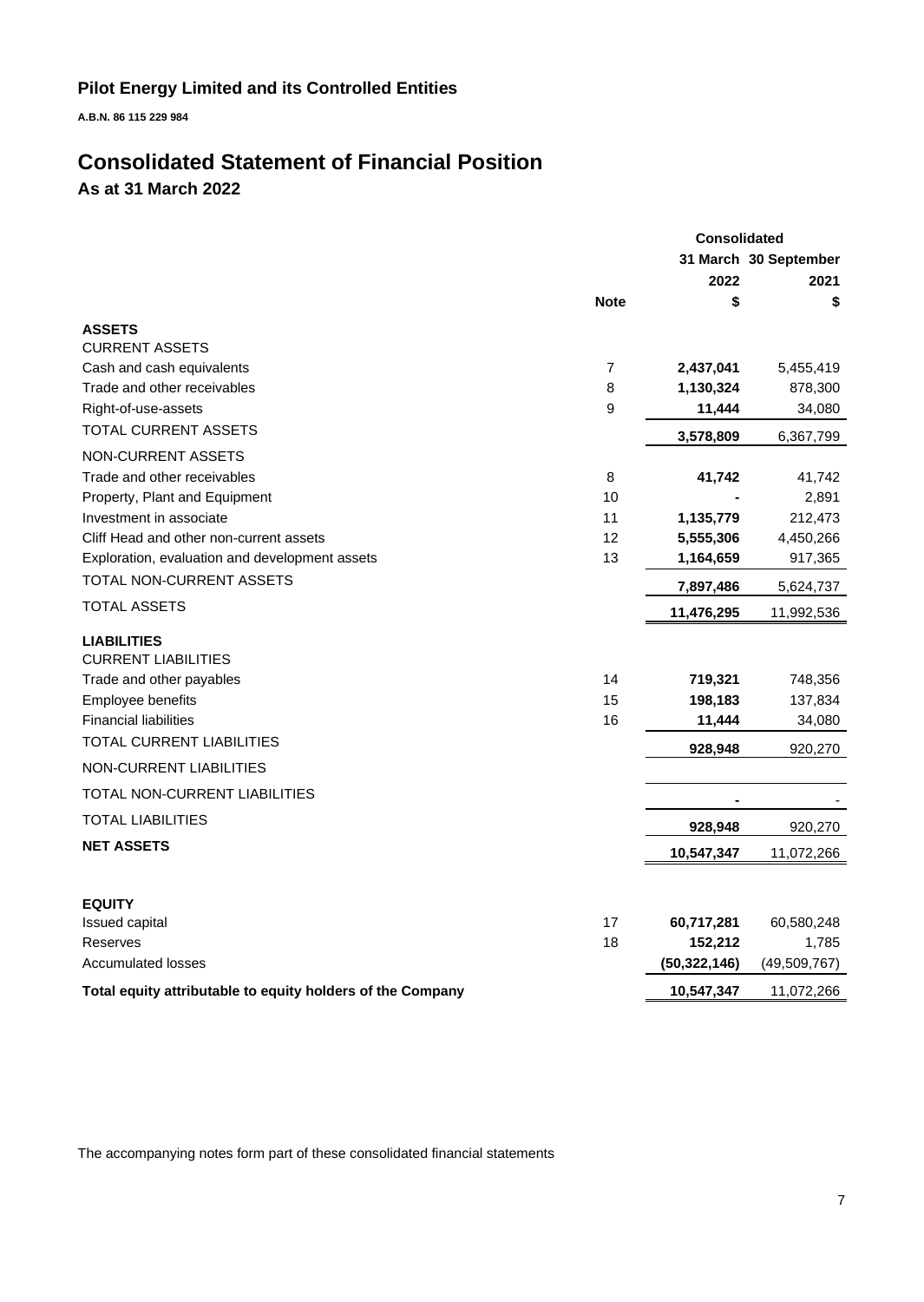**A.B.N. 86 115 229 984**

# **Consolidated Statement of Changes in Equity**

**For the Half Year Ended 31 March 2022**

|                                                                         |             | <b>Issued</b>  | <b>Accumulated</b> | <b>Share Based</b><br><b>Payments</b> |               |
|-------------------------------------------------------------------------|-------------|----------------|--------------------|---------------------------------------|---------------|
|                                                                         |             | <b>Capital</b> | <b>Losses</b>      | <b>Reserve</b>                        | Total         |
|                                                                         | <b>Note</b> | S              | \$                 | \$                                    | \$            |
| <b>Balance at 1 October 2021</b>                                        |             | 60,580,248     | (49, 509, 767)     | 1,785                                 | 11,072,266    |
| Loss attributable to members of the<br>parent entity                    |             |                | (812, 379)         |                                       | (812, 379)    |
| Transactions with owners in their<br>capacity as owners                 |             |                |                    |                                       |               |
| Shares issued                                                           | 6           | 136,283        |                    |                                       | 136,283       |
| Options issued                                                          | 6           |                |                    | 150,427                               | 150,427       |
| Options exercised                                                       |             | 15,000         |                    |                                       | 15,000        |
| <b>Capital Raising Costs</b>                                            |             | (14, 250)      |                    |                                       | (14, 250)     |
| Balance at 31 March 2022                                                |             | 60,717,281     | (50,322,146)       | 152,212                               | 10,547,347    |
| <b>Balance at 1 October 2020</b><br>Loss attributable to members of the |             | 44,525,754     | (45,680,980)       |                                       | (1, 155, 226) |
| parent entity                                                           |             |                | (1,988,358)        |                                       | (1,988,358)   |
| Transactions with owners in their<br>capacity as owners                 |             |                |                    |                                       |               |
| Shares issued during the half year                                      |             | 3,530,716      |                    |                                       | 3,530,716     |
| <b>Issue of Options</b>                                                 | 6           |                |                    | 6,602                                 | 6,602         |
| <b>Balance at 31 March 2021</b>                                         |             | 48.056.470     | (47,669,338)       | 6,602                                 | 393,734       |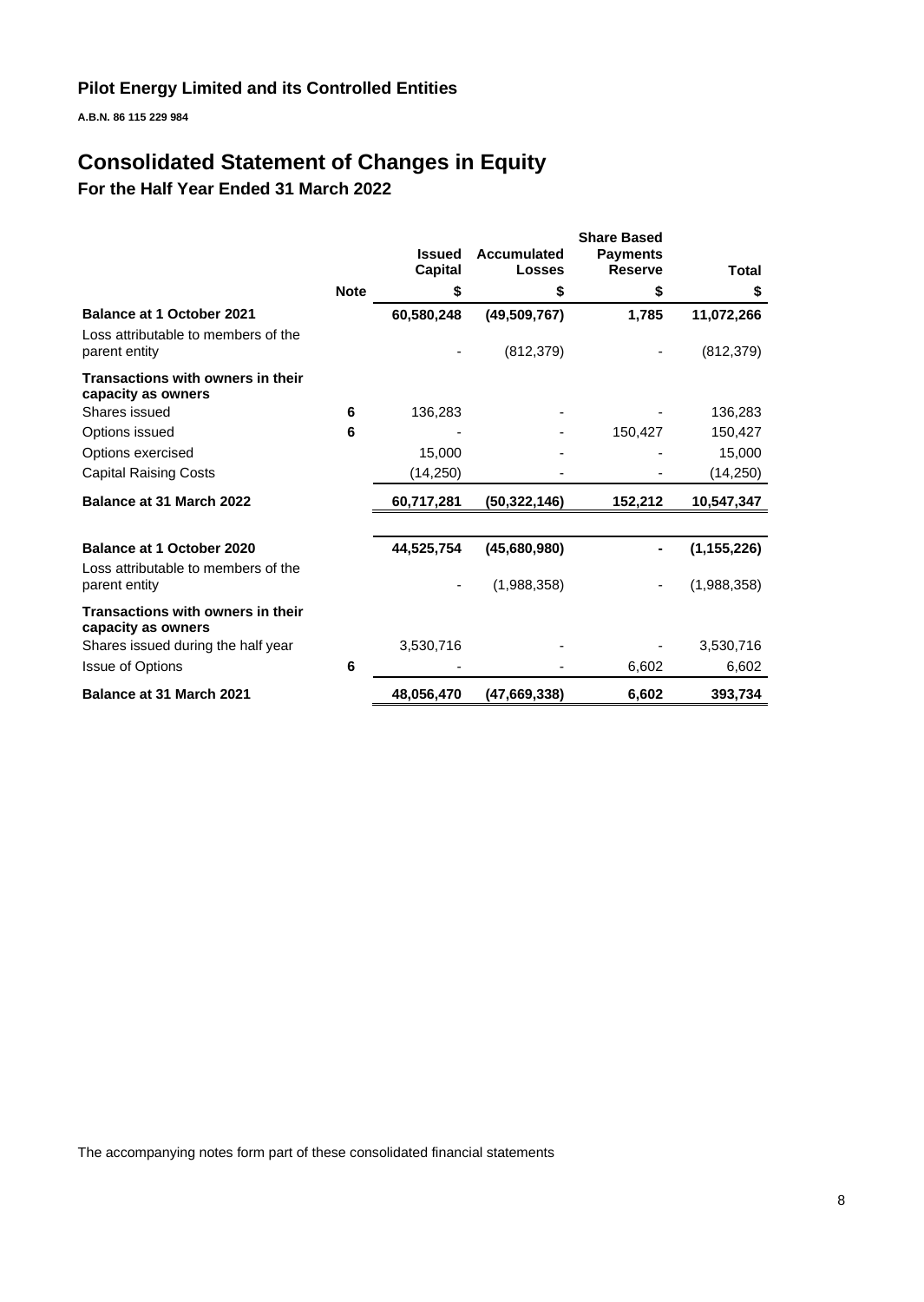**A.B.N. 86 115 229 984**

# **Consolidated Statement of Cash Flows**

**For the Half Year Ended 31 March 2022**

|                                                              | <b>Consolidated</b> |               |
|--------------------------------------------------------------|---------------------|---------------|
|                                                              | 31 March            |               |
|                                                              | 2022                | 2021          |
|                                                              | \$                  | \$            |
| <b>CASH FLOWS FROM OPERATING ACTIVITIES:</b>                 |                     |               |
| Receipts from customers                                      | 257,151             |               |
| Payments to suppliers and employees                          | (1,803,424)         | (1,337,761)   |
| Payments for exploration, evaluation and development         |                     | (878, 122)    |
| Joint Venture Receipts                                       |                     | 20,850        |
| Interest received                                            |                     | 12            |
| Finance costs                                                | (364)               | (1,021)       |
| Net cash used in operating activities                        | (1,546,636)         | (2, 196, 042) |
| <b>CASH FLOWS FROM INVESTING ACTIVITIES:</b>                 |                     |               |
| Exploration, Project and Feasibility Expenditure             | (1,340,233)         |               |
| Cash flows from loans to other entities                      | (319, 824)          |               |
| Other (Consortium receipts)                                  | 202,609             |               |
| Net cash used in investing activities                        | (1, 457, 448)       |               |
| <b>CASH FLOWS FROM FINANCING ACTIVITIES:</b>                 |                     |               |
| Proceeds from issue of shares                                |                     | 2,760,151     |
| Transaction costs related to issue of securities             | (14, 250)           |               |
| Proceeds from borrowings                                     |                     | 48,650        |
| Repayment of borrowings                                      |                     | (30,000)      |
| Net cash (used in) / provided by financing activities        | (14, 250)           | 2,778,801     |
|                                                              |                     |               |
| Net (decrease) / increase in cash and cash equivalents       | (3,018,334)         | 582,759       |
| Effect of exchange rate changes on cash and cash equivalents | (44)                | (154)         |
| Cash and cash equivalents at 1 October                       | 5,455,419           | 7,317         |
| Cash and cash equivalents at 31 March                        | 2,437,041           | 589,922       |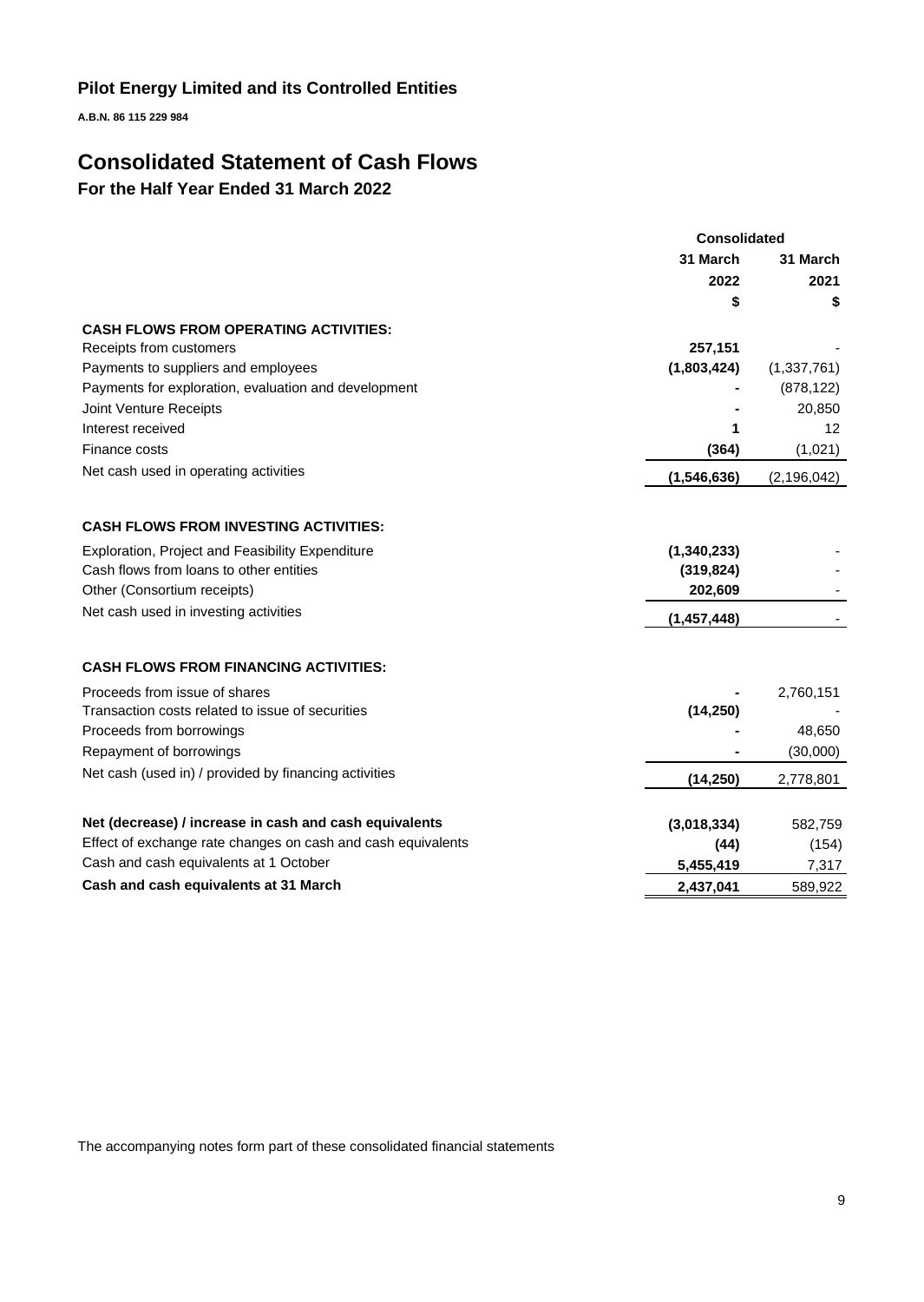**A.B.N. 86 115 229 984**

# **Notes to the Consolidated Financial Statements For the Half Year Ended 31 March 2022**

The interim financial report covers Pilot Energy Limited and its controlled entities ('the Group'). Pilot Energy Limited is a for-profit listed company, incorporated and domiciled in Australia.

Each of the entities within the Group prepare their financial statements based on the currency of the primary economic environment in which the entity operates (functional currency). The consolidated financial statements are presented in Australian dollars which is the parent entity's functional and presentation currency.

The financial report was authorised for issue by the Directors on 9<sup>th</sup> June 2022.

Comparatives are consistent with prior years, unless otherwise stated.

### **1 Basis of Preparation**

This condensed interim financial report for the reporting period ending 31 March 2022 has been prepared in accordance with the requirements of the *Corporations Act 2001* and Australian Accounting Standard AASB 134: *Interim Financial Reporting*, and IAS 34: *Interim Financial Reporting*.

The interim financial report is intended to provide users with an update on the latest annual financial statements of Pilot Energy Limited and controlled entities (the Group). As such it does not contain information that represents relatively insignificant changes occurring during the half year within the Group. This condensed consolidated financial report does not include all the notes normally included in an annual financial report. It is therefore recommended that this financial report be read in conjunction with the annual financial statements of the Group for the year ended 30 September 2021, together with any public announcements made during the half year.

The same accounting policies and methods of computation have been followed in this interim financial report as were applied in the most recent annual financial statements.

The financial statements have been prepared on an accruals basis and are based on historical costs modified, where applicable, by the measurement at fair value of selected non-current assets, financial assets and financial liabilities.

Significant accounting policies adopted in the preparation of these financial statements are presented below and are consistent with prior reporting periods unless otherwise stated.

### **2 Summary of Significant Accounting Policies**

The accounting policies applied by the Group in the consolidated interim financial report are the same as those applied by the Group in its consolidated financial report as at and for the year ended 30 September 2021.

### **Going Concern**

The directors have prepared the consolidated interim financial report on a going concern basis, which contemplates the realisation of assets and payment of liabilities in the normal course of business. As at 31 March 2022 the group had cash and cash equivalents of \$2,437,041 and a working capital surplus of \$2,649,861. During the period the Group had net cash outflows of \$3,018,334. The Group incurred a loss of \$812,379 for the half year ended 31 March 2022.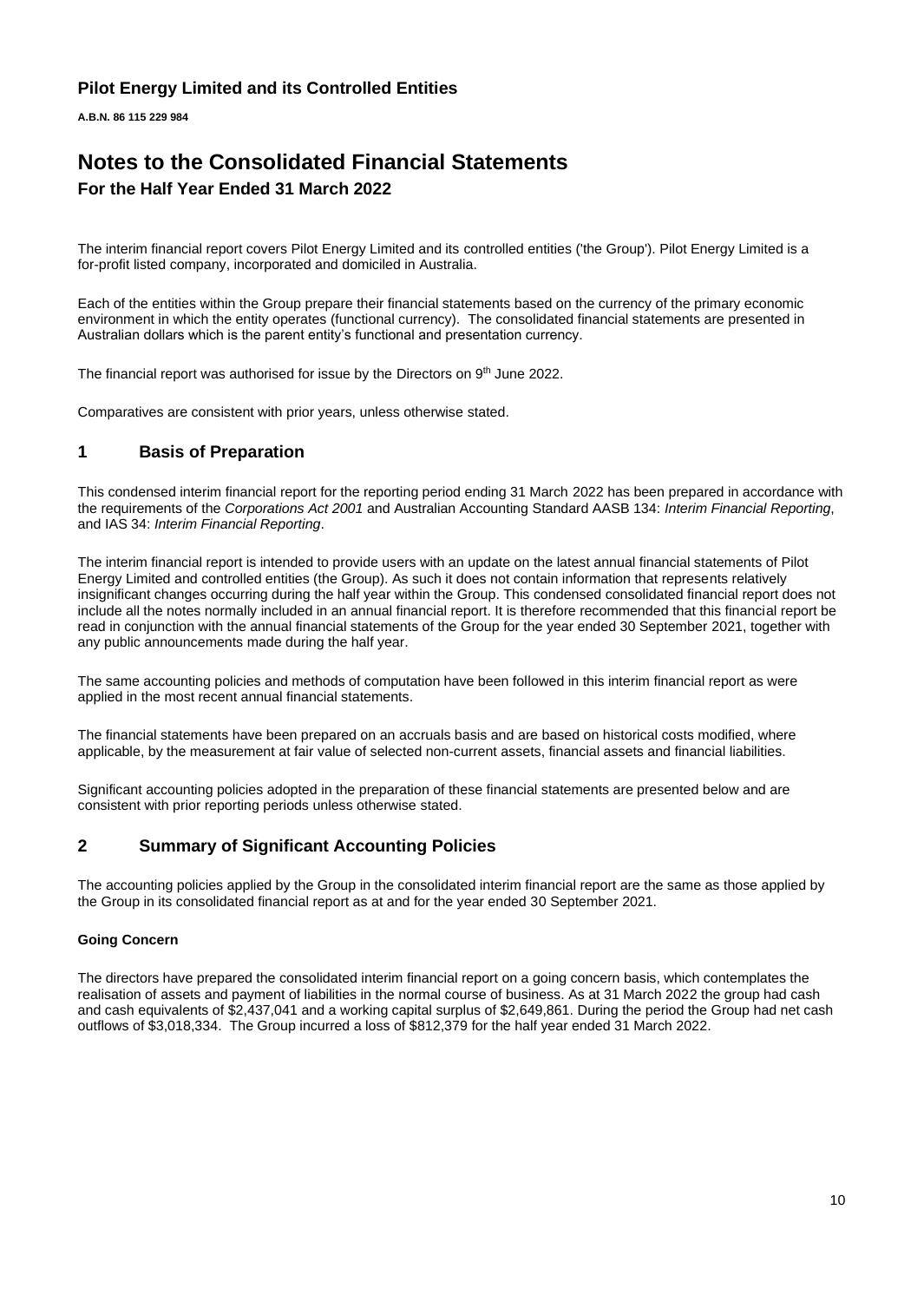**A.B.N. 86 115 229 984**

## **Notes to the Consolidated Financial Statements For the Half Year Ended 31 March 2022**

## **2 Summary of Significant Accounting policies (continued)**

### **Going Concern (continued)**

The Directors are aware that the Group's ability to continue as a going concern, and to fund its exploration, evaluation and development activities and project costs may require the Group securing further working capital sourced from one or more of the following alternatives in addition to its current cash reserves:

- Capital market raising such as:
	- Private placement
	- **Entitlements issue**
	- Share purchase plan
- Borrowings from related or third parties;
- Farming out assets to reduce future expenditure obligations.

The Directors have reviewed the Groups' financial position and forecast cash flows and reasonably expect that the Group will be able to raise additional funds to meet future costs if necessary. The Directors are therefore of the opinion that the use of going concern basis is appropriate.

Should the Group not be able to continue as a going concern, it may be required to realise its assets and discharge its liabilities other than in the ordinary course of business, and at amounts that differ from those stated in the financial statements and that the financial report does not include any adjustments relating to the recoverability and classification of recorded asset amounts or liabilities that might be necessary should the Group not continue as a going concern.

### **Critical Accounting Estimate and Judgements**

The preparation of interim financial reports requires management to make judgements, estimates and assumptions that affect the application of accounting policies and the reported amounts of assets and liabilities, income and expense. Actual results may differ from these estimates.

In preparing this consolidated interim financial report, the significant judgements made by management in applying the Group's accounting policies and the key sources of estimation uncertainty were the same as those that applied to the consolidated financial statements as at and for the year ended 30 September 2021.

### **3 Operating Segments**

Pilot is currently a junior oil and gas exploration and production company that is pursuing the diversification and transition to the development of carbon management projects, hydrogen and integrated renewable energy by leveraging its existing oil and gas tenements and infrastructure to cornerstone these developments.

Therefore at this time, the Group has not identified additional operating segments in assessing performance and determining the allocation of resources.

Reportable segments disclosed are based on aggregating tenements where the evaluation and exploration interests are considered to form a single project. This is indicated by:

- having the same ownership structure; and
- exploration programs targeting the tenements as a group, indicated by the use of the same exploration team, shared geological data and knowledge across the tenements.

Unless otherwise stated, all amounts reported with respect to operating tenements, are determined in accordance with *AASB 8 Operating Segments.* Information provided to the Board of Directors is consistent with information presented in the consolidated financial statement as at and for the ended 30 September 2021.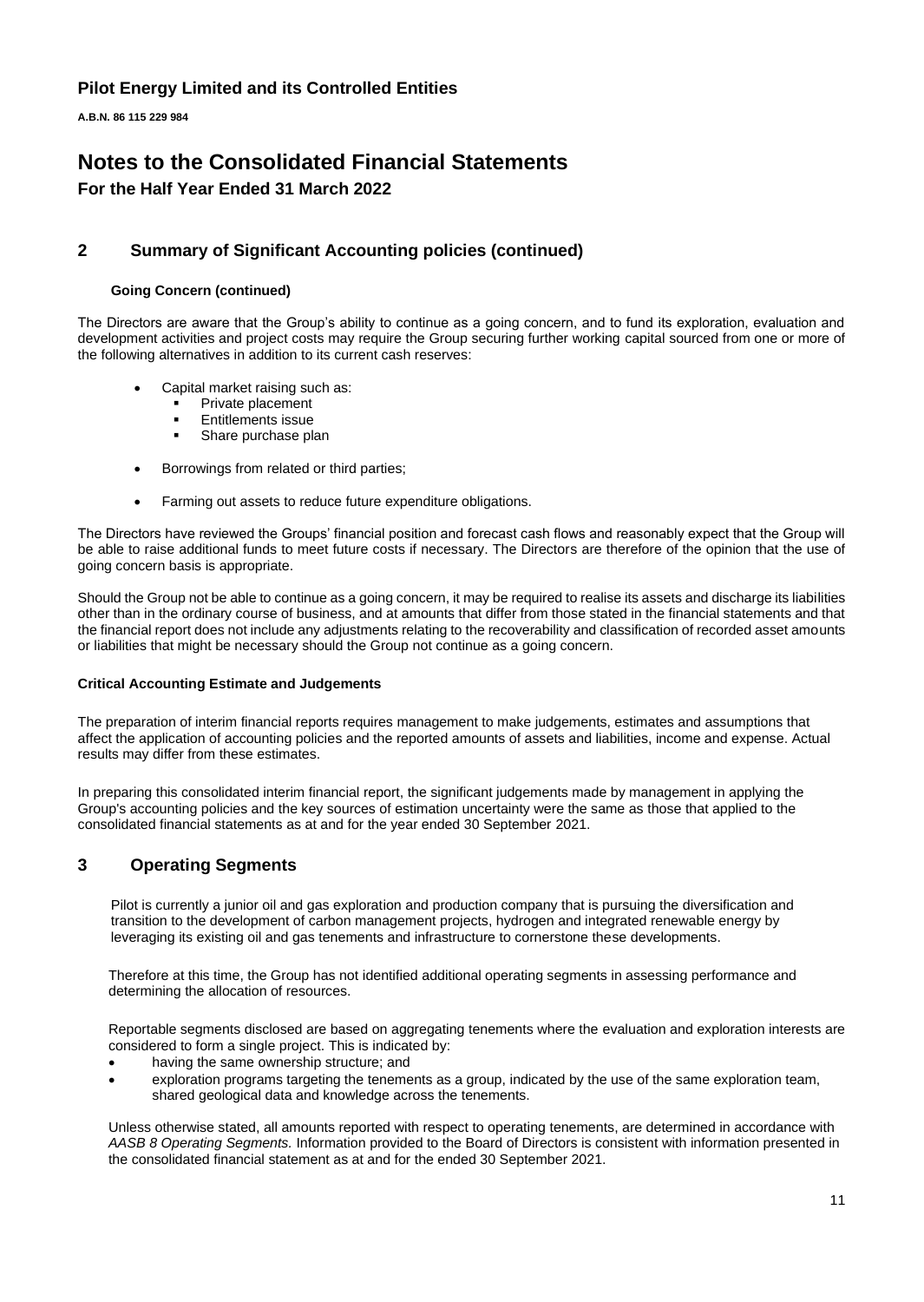**A.B.N. 86 115 229 984**

# **Notes to the Consolidated Financial Statements**

**For the Half Year Ended 31 March 2022**

## **4 Revenue from Continuing Operations**

|                                 | 2022           | 2021   |
|---------------------------------|----------------|--------|
|                                 | S              | \$     |
| Revenue from associated company | 173,760        |        |
| Joint venture receipts          | $\blacksquare$ | 20,850 |
| Other income                    | 20,800         |        |
| Interest                        | 29,909         |        |
| <b>Total Revenue</b>            | 224,469        | 20,850 |

## **5 Share of Profit of Associate**

The Group has a 21.25% equity interest in the Cliff Head Oil Field through 50% interest in Triangle Energy (Operations) Pty Ltd (TEO), the operator and owner of 42.5% joint venture interest in the Cliff Head Oil Field.

|                                                      | <b>TEO</b> | <b>Pilot Energy</b><br>Portion (50%) |
|------------------------------------------------------|------------|--------------------------------------|
|                                                      |            |                                      |
| Total Share of Profit of Associate for the half year | 1.846.612  | 923.306                              |

### **6 Share-based Payments**

The share-based payment expense included within the consolidated statement of comprehensive profit or loss can be broken down as follows:

|                                     | 2022    | 2021  |
|-------------------------------------|---------|-------|
|                                     | \$      | \$    |
| <b>Shares</b>                       |         |       |
| Shares issued to company secretary  | 9,700   |       |
| Shares issued to employees          | 55,270  |       |
| Shares issued to consultants        | 71,313  |       |
|                                     | 136,283 | -     |
| <b>Options</b>                      |         |       |
| Options issued to employees         | 1,119   |       |
| Options issued to company secretary | 1,492   |       |
| Options issued to directors         | 8,206   | 5,604 |
| Options issued to consultants       | 139,610 | 998   |
|                                     | 150,427 | 6,602 |
| <b>Total</b>                        | 286,710 | 6,602 |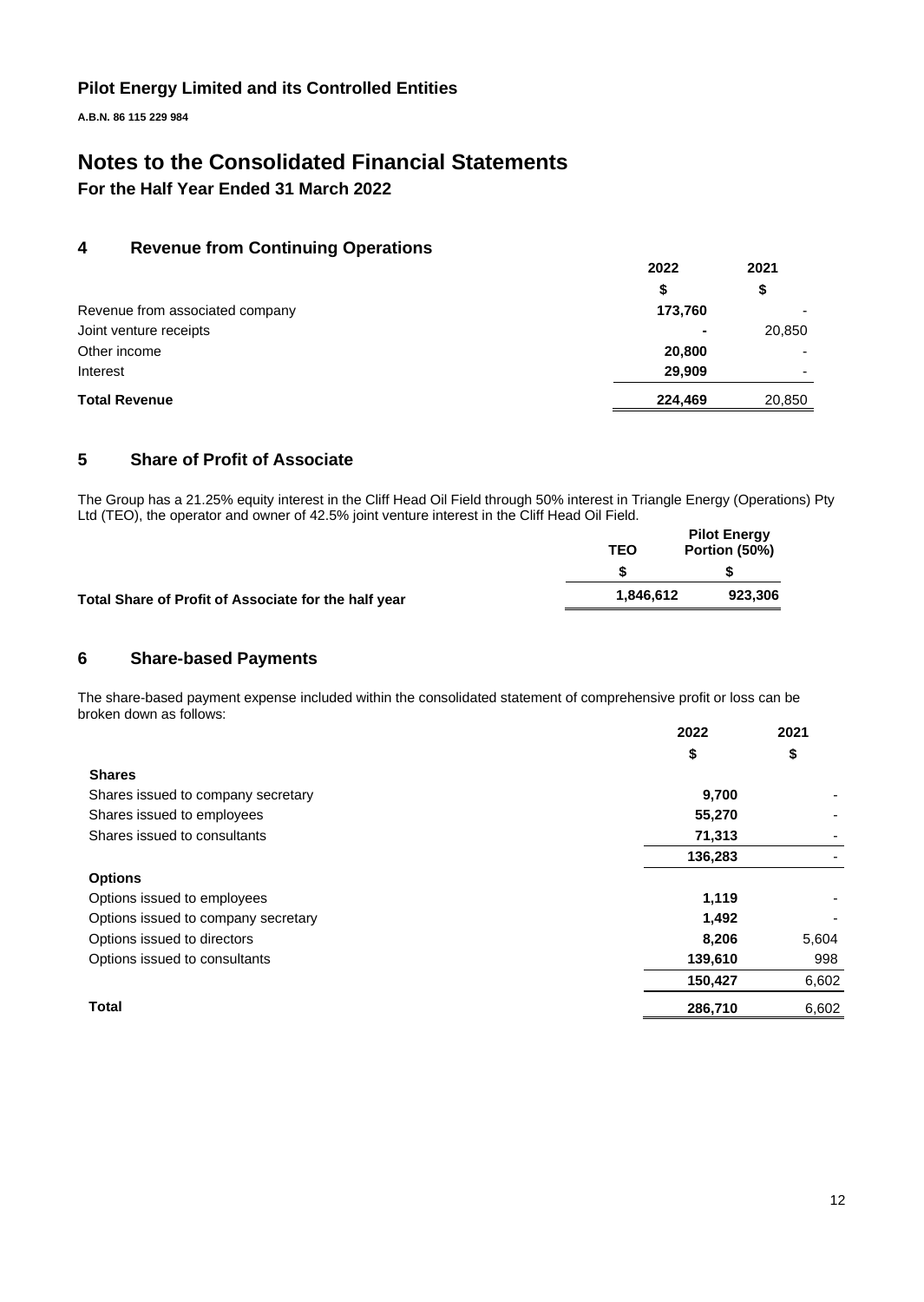**A.B.N. 86 115 229 984**

# **Notes to the Consolidated Financial Statements**

**For the Half Year Ended 31 March 2022**

## **7 Cash and Cash Equivalents**

|                          | 31 March 30 September  |
|--------------------------|------------------------|
|                          | 2022<br>2021           |
|                          | S.                     |
| Cash at bank and in hand | 5,455,419<br>2,437,041 |
|                          | 2,437,041<br>5,455,419 |

## **8 Trade and Other Receivables**

| Current                                       |           |         |
|-----------------------------------------------|-----------|---------|
| <b>GST</b>                                    | 75,006    | 117,977 |
| Amounts Rechargeable to TEO                   | 145,256   | 205,767 |
| Loan to TEO                                   | 900,867   | 549,587 |
| Prepayments                                   | 9,195     | 3,338   |
| Other                                         |           | 1,631   |
| Total current trade and other receivables     | 1,130,324 | 878,300 |
| <b>Non-Current</b>                            |           |         |
| <b>Deposits</b>                               | 41,742    | 41,742  |
| Total non-current trade and other receivables | 41,742    | 41,742  |

## **9 Right-of-use Assets**

| . .                  | <b>Right of Use</b><br>Asset |
|----------------------|------------------------------|
| At Cost              | \$                           |
| At 30 September 2021 | 89,452                       |
| Additions            | -                            |
| At 31 March 2022     | 89,452                       |

# **Amortisation and impairment** At 30 September 2021 55,372 Amortisation charge for the half year 22,636 **At 31 March 2022 78,008**

### **Net book value**

| At 30 September 2021 | 34.080 |
|----------------------|--------|
| At 31 March 2022     | 11.444 |

The Group recognises a right-of-use asset for the office premises in accordance with *AASB 16: Leases.* The current lease expires 30 June 2022.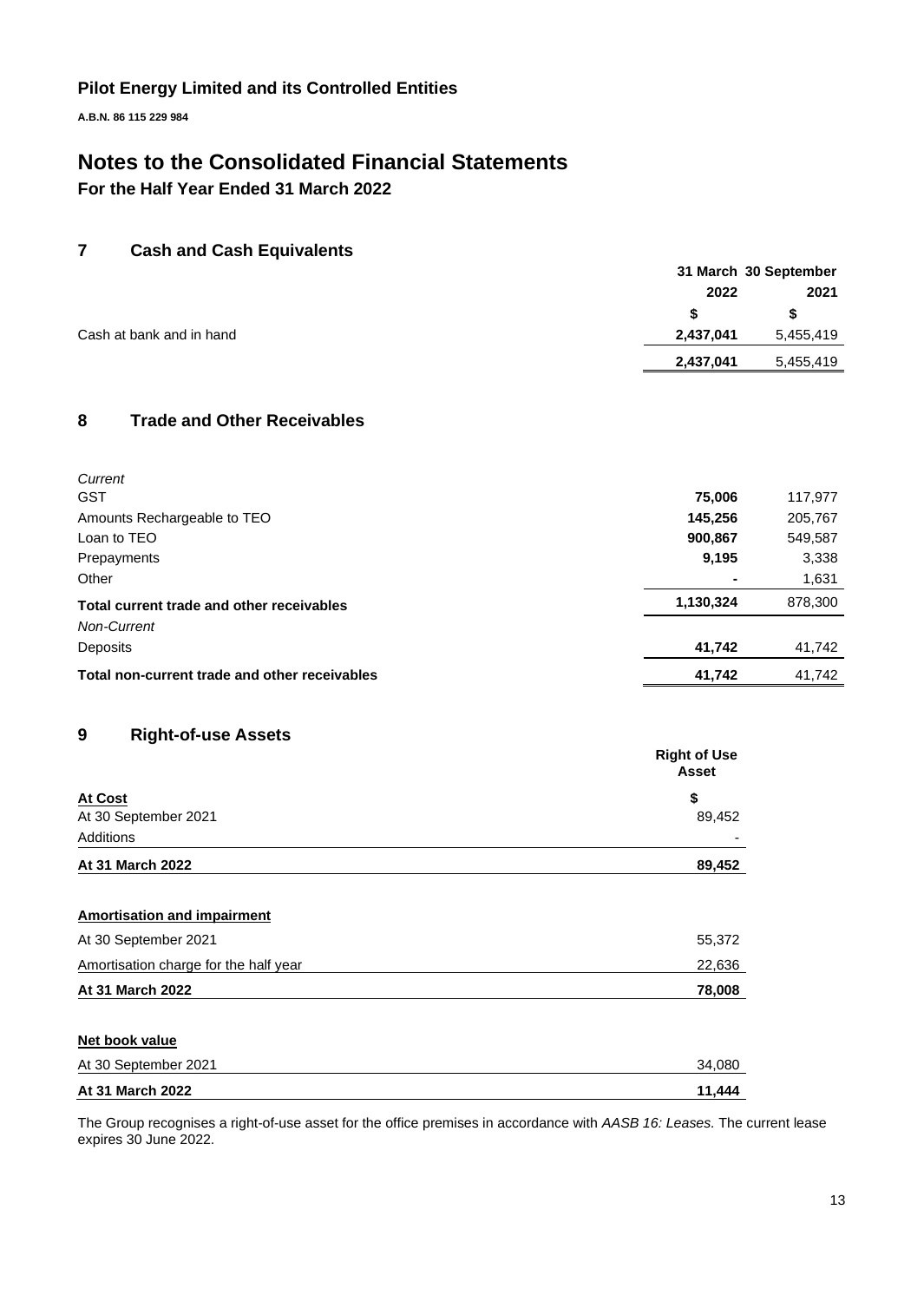**A.B.N. 86 115 229 984**

# **Notes to the Consolidated Financial Statements**

**For the Half Year Ended 31 March 2022**

## **10 Property, Plant and Equipment**

|                                                            | 31 March 30 September |          |
|------------------------------------------------------------|-----------------------|----------|
|                                                            | 2022                  | 2021     |
|                                                            | \$                    | \$       |
| Furniture at cost                                          | 163                   | 163      |
| Accumulated depreciation                                   | (163)                 | (163)    |
| <b>Total Furniture</b>                                     |                       |          |
| Office equipment at cost                                   | 3,047                 | 1,340    |
| Additions                                                  |                       | 1,707    |
| Total Office equipment at cost                             | 3,047                 | 3,047    |
| Accumulated depreciation                                   | (1,692)               | (1,201)  |
| Depreciation charge for the half year                      | (1, 355)              | (491)    |
| <b>Total Office Equipment</b>                              |                       | 1,355    |
| Computers at cost                                          | 6,270                 | 5,675    |
| <b>Additions</b>                                           |                       | 595      |
| <b>Total Computers at cost</b>                             | 6,270                 | 6,270    |
| Accumulated depreciation                                   | (4,734)               | (3, 559) |
| Depreciation charge for the half year                      | (1, 536)              | (1, 175) |
| <b>Total Computers</b>                                     |                       | 1,536    |
| <b>Total Property, Plant and Equipment</b>                 |                       | 2,891    |
| Reconciliation of Property, Plant and Equipment            |                       |          |
| Property, Plant and Equipment at the beginning of the year | 2,891                 | 2,255    |
| Additions during the half year                             |                       | 2,302    |
| Depreciation during the half year                          | (2,891)               | (1,666)  |
| <b>Total, Property, Plant and Equipment</b>                |                       | 2,891    |

## **11 Investment in Associate**

The Group has a 21.25% equity interest in the Cliff Head Oil Field through 50% interest in Triangle Energy (Operations) Pty Ltd (TEO), the operator and owner of 42.5% joint venture interest in the Cliff Head Oil Field.

Summarised aggregated financial information of the Group's share

| <b>Balance at 31 March 2022</b>             | 1,135,779  |
|---------------------------------------------|------------|
| Share of associate profit for the half year | 923.306    |
| <b>Balance at 30 September 2021</b>         | 212,473    |
| Share of associate loss for the year        | (628, 882) |
| <b>Acquisition of the Group's Interest</b>  | 841,355    |
| Triangle Energy (Operations) Pty Ltd        |            |
|                                             |            |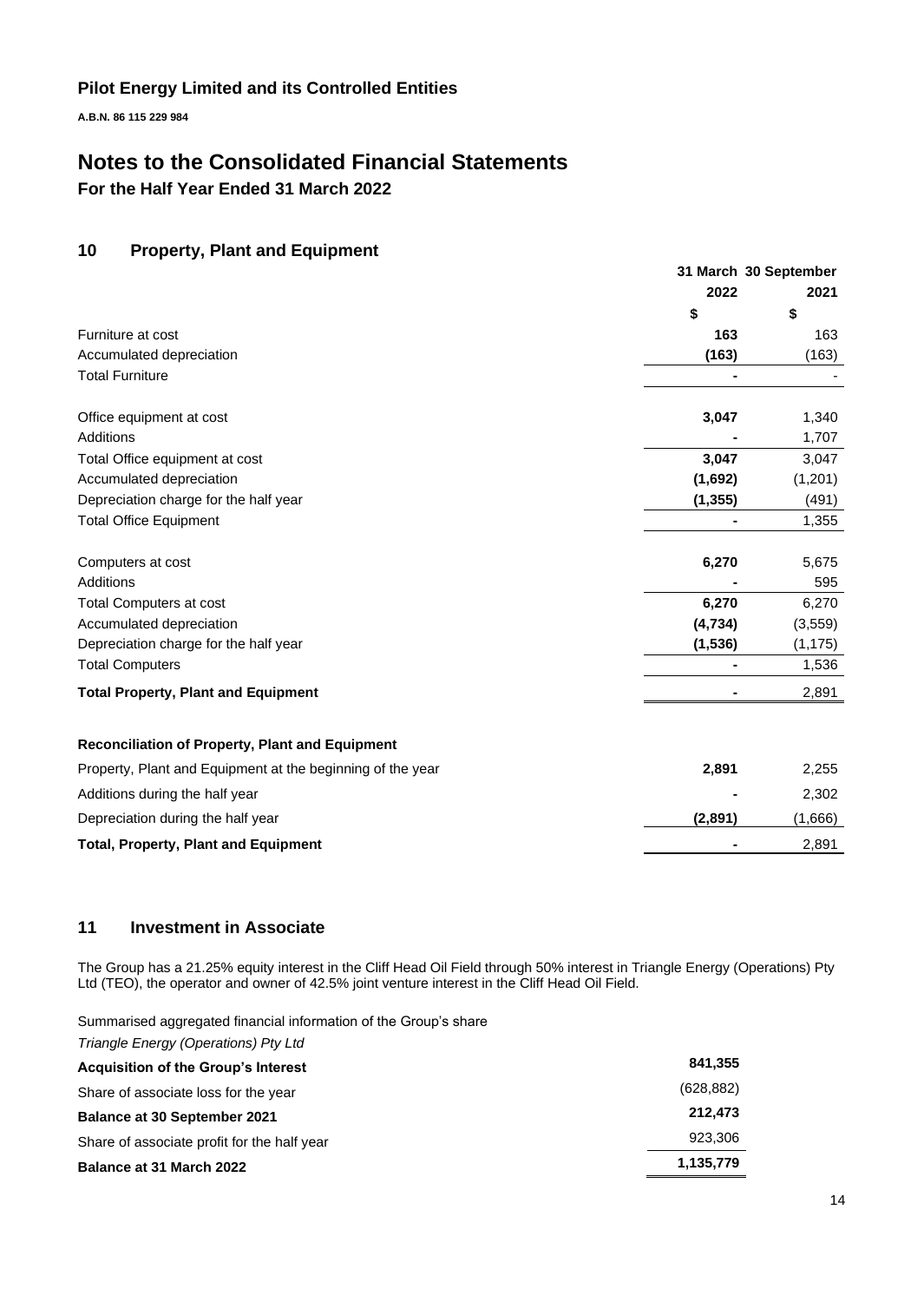**A.B.N. 86 115 229 984**

# **Notes to the Consolidated Financial Statements**

**For the Half Year Ended 31 March 2022**

## **12 Cliff Head and Other Non-Current Assets**

|                                                      | 31 March 30 September |           |  |
|------------------------------------------------------|-----------------------|-----------|--|
|                                                      | 2022                  | 2021      |  |
|                                                      | S                     |           |  |
| Cliff Head                                           | 3,619,120             | 3,619,120 |  |
| <b>Carbon Capture Projects</b>                       | 1,076,459             | 574.519   |  |
| Wind and Solar Feasibility                           | 859.727               | 256,627   |  |
| <b>Total Cliff Head and Other Non-Current Assets</b> | 5.555.306             | 4.450.266 |  |

## **13 Exploration, Evaluation and Development Assets**

| Exploration, Evaluation and Development Assets | 1.164.659 | 917.365 |
|------------------------------------------------|-----------|---------|
|                                                | 1.164.659 | 917.365 |

## **14 Trade and Other Payables**

| Trade payables   | 582.305 | 582.429 |
|------------------|---------|---------|
| Other payables   | 108.031 | 134.242 |
| Accrued expenses | 28.985  | 31,685  |
|                  | 719.321 | 748,356 |

### **15 Employee Benefits**

| Current                    |         |         |
|----------------------------|---------|---------|
| Provision for Annual Leave | 198.183 | 137,834 |
|                            | 198,183 | 137,834 |
|                            |         |         |

## **16 Financial Liabilities**

| Current           |        |        |
|-------------------|--------|--------|
| Lease liabilities | 11.444 | 34,080 |
|                   | 11.444 | 34,080 |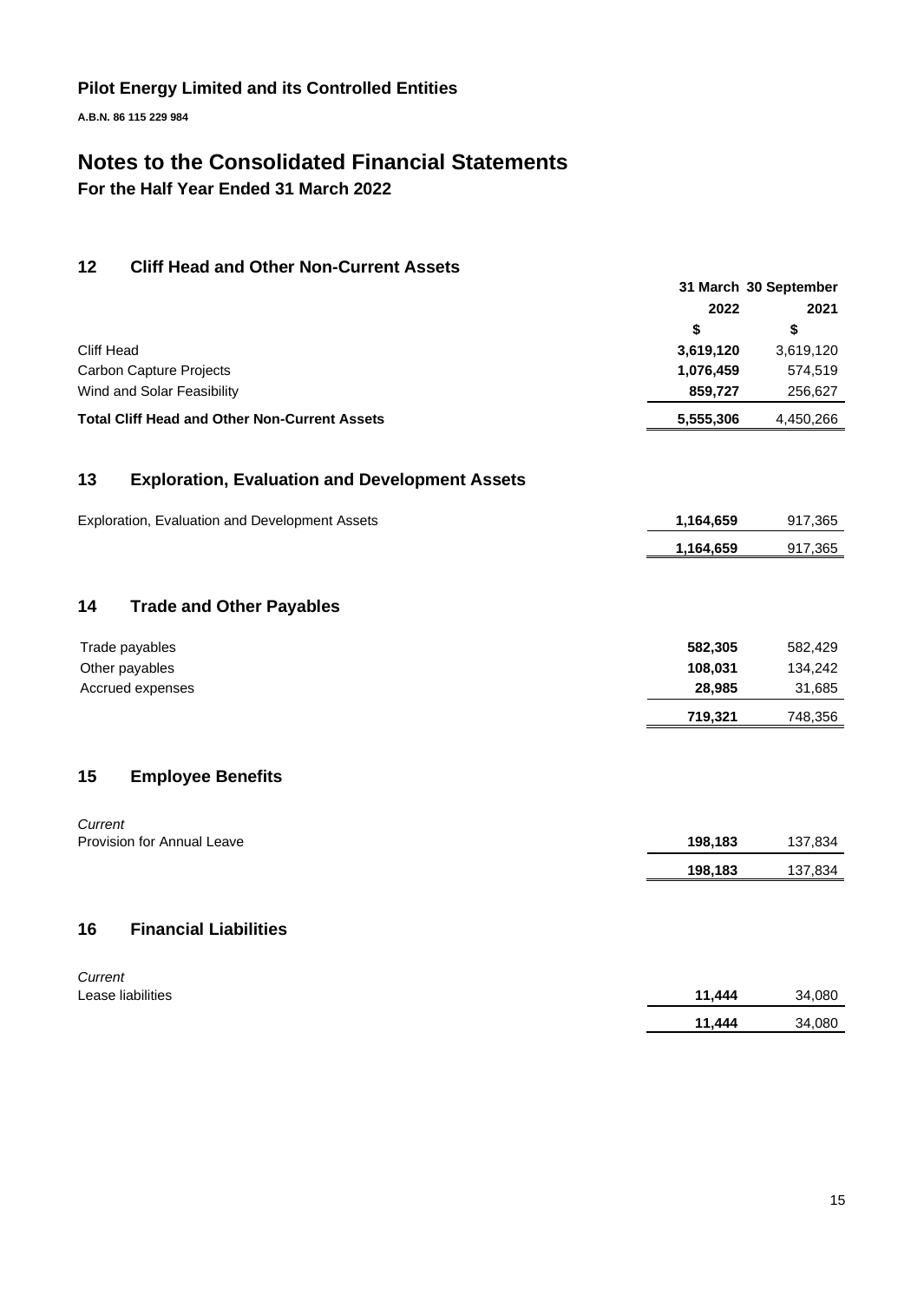**A.B.N. 86 115 229 984**

# **Notes to the Consolidated Financial Statements**

**For the Half Year Ended 31 March 2022**

## **17 Issued Capital**

### **(a) Ordinary Shares**

|                                     | Amount in \$ | <b>Number of shares</b> |  |
|-------------------------------------|--------------|-------------------------|--|
| <b>Balance at 30 September 2021</b> | 60,580,248   | 501,601,701             |  |
| Exercise of options @ \$0.033       | 15.000       | 454.545                 |  |
| Issue of shares                     | 136,283      | 2,334,066               |  |
| Capital raising costs               | (14,250)     |                         |  |
| <b>Balance at 31 March 2022</b>     | 60,717,281   | 504,390,312             |  |

| <b>Options</b><br>(b) |                               |             |                         |                                                                  |                        |                                 |                                         |                                                    |
|-----------------------|-------------------------------|-------------|-------------------------|------------------------------------------------------------------|------------------------|---------------------------------|-----------------------------------------|----------------------------------------------------|
| Grant<br><b>Date</b>  | <b>Vesting</b><br><b>Date</b> | <b>Date</b> | <b>Price</b><br>(Cents) | <b>Expiry Exercise Balance at 30</b><br><b>September</b><br>2021 | Granted<br>during year | <b>Exercised</b><br>during year | <b>Balance at 31</b><br><b>Mar 2022</b> | <b>Vested and</b><br>exercisable at<br>31 Mar 2022 |
| 21 Dec                | 21 Dec                        | 18 Dec      | 3.3                     | 7,090,910                                                        | $\blacksquare$         | (454, 545)                      | 6,636,365                               | 6,636,365                                          |
| 2020                  | 2020                          | 2022        |                         |                                                                  |                        |                                 |                                         |                                                    |
| 21 Dec                | 21 Dec                        | 4 Nov       | 7.0                     | 10,000,000                                                       |                        | ٠                               | 10,000,000                              | 10,000,000                                         |
| 2020                  | 2020                          | 2025        |                         |                                                                  |                        |                                 |                                         |                                                    |
| 13 Jan                | 13 Jan                        | 18 Dec      | 6.6                     | 37,575,727                                                       |                        | ۰                               | 37,575,727                              | 37,575,727                                         |
| 2021                  | 2021                          | 2022        |                         |                                                                  |                        |                                 |                                         |                                                    |
| 13 Jan                | 13 Jan                        | 13 Jan      | 6.6                     | 10,000,000                                                       |                        | ٠                               | 10,000,000                              | 10,000,000                                         |
| 2021                  | 2021                          | 2023        |                         |                                                                  |                        |                                 |                                         |                                                    |
| 12 Nov                | 12 Nov                        | 2 Nov       | 8.0                     |                                                                  | 13,333,334             | ٠                               | 13,333,334                              | 13,333,334                                         |
| 2021                  | 2021                          | 2024        |                         |                                                                  |                        |                                 |                                         |                                                    |
| 1 Feb                 | 1 Feb                         | 1 Feb       |                         |                                                                  |                        |                                 |                                         |                                                    |
| 2022                  | 2022                          | 2024        | 10.0                    |                                                                  | 10.000.000             | ٠                               | 10,000,000                              | 10,000,000                                         |
| 18 Mar                | 18 Mar                        | 18 Mar      |                         |                                                                  |                        |                                 |                                         |                                                    |
| 2022                  | 2023                          | 2025        | 10.0                    |                                                                  | 17,500,000             | ٠                               | 17,500,000                              |                                                    |
|                       |                               |             |                         | 64,666,637                                                       | 40,833,334             | (454, 545)                      | 105,045,426                             | 87,545,426                                         |

### **18 Reserves**

|                                     |         | 31 March 30 September |
|-------------------------------------|---------|-----------------------|
|                                     | 2022    | 2021                  |
|                                     |         |                       |
| <b>Share Based Payments Reserve</b> | 152.212 | 1,785                 |
| Total                               | 152.212 | 1,785                 |

## **19 Contingent Liabilities**

In the opinion of the Directors, the listed company did not have any contingent liabilities at 31 March 2022 (30 September 2021: None).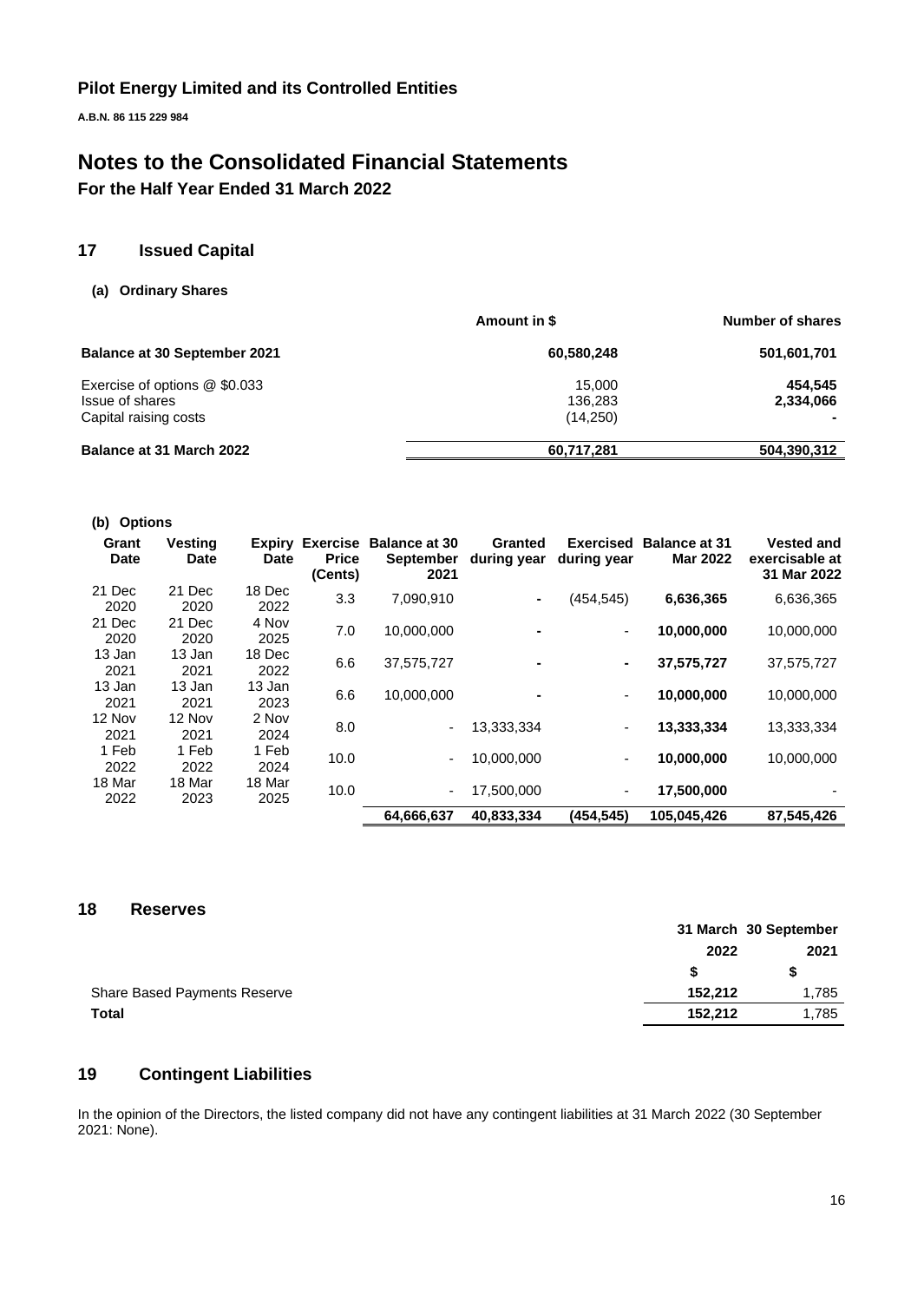**A.B.N. 86 115 229 984**

## **Notes to the Consolidated Financial Statements For the Half Year Ended 31 March 2022**

### **20 Related Parties**

During the period the following Related Party transactions occurred:

- As at the end of the half year, a net total of \$900,867 has been loaned to Triangle Energy (Operations) Pty Ltd for working capital for the Cliff Head Joint Venture under a loan agreement. As at the date of this report, the balance of this loan is \$1,420,426. This will be paid back in full in June 2022.
- Throughout the half year, a total of \$173,760 has been charged to Triangle Energy (Operations) Pty Ltd for the provision of services.

## **21 Events Occurring After the Reporting Date**

The following events occurred subsequent to the end of the financial half year.

As per the announcement issued to the ASX on 4 April 2022, Pilot acquired an additional 40% interest in WA-481P, previously held by Key Petroleum Limited and following final approval from NOPTA. Pilot now holds 100% of the WA-481P offshore exploration permit.

As per the announcement issued to the ASX on 19 April 2022, the Cliff Head Joint Venture (CHJV) has approved an Oil Tank Upgrade and Refurbishment at a cost of \$2.5 million in order to increase storage capacity to 30,000 barrels of oil.

As per the announcement issued to the ASX on 26 April 2022, Pilot and Triangle Energy have reached an agreement of key principles to restructure the existing joint venture ownership arrangements of the Cliff Head Joint Venture and the proposed Cliff Head Carbon Capture and Storage Project in order to progress an application to the National Offshore Petroleum Titles Administrator to have the Cliff Head Oil Field reservoir declared a Greenhouse Gas Storage formation. Upon successful application, the key terms of the binding Cliff Head Re-Alignment Term Sheet are as follows:

- Pilot and Triangle will restructure their interest in the WA-31L Cliff Head project resulting in Pilot holding a direct 57.5% participating interest share in CHJV (oil project) and the CH CCS Project and Triangle holding a direct 42.5% interest in both projects
- Pilot will become operator of both the CHJV and the CH CCS JV, although Triangle will continue technical operatorship of the CHJV through its oil production life.

As per the announcement issued to the ASX on 19 May 2022, Pilot has commenced activities at the Mid-West Clean Energy Project.

As per the announcement issued to the ASX on 8 June 2022, the Cliff Head Joint Venture undertook the final lifting of oil from the Kwinana Oil Terminal to BP Singapore on 8 May 2022. The CHJV will receive A\$21.3M with Pilot's effective allocation being A\$4.5M.

Except for the above, no other matters or circumstances have arisen since the end of the financial half year which significantly affected or could significantly affect the operations of the Group, the results of those operations, or the state of affairs of the Group in future financial years.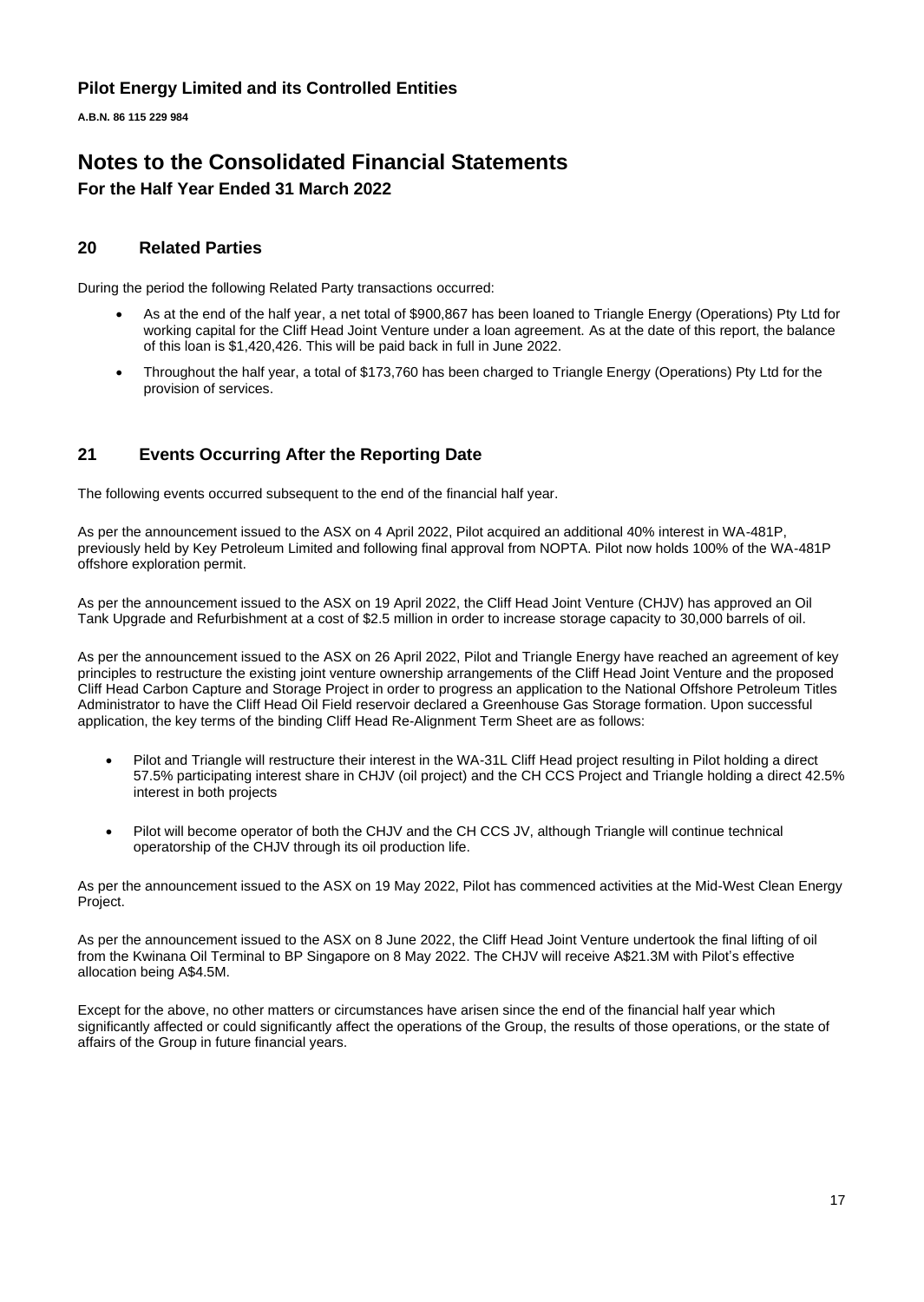**A.B.N. 86 115 229 984**

# **Director's Declaration**

In the opinion of the Directors of Pilot Energy Limited:

- 1. The interim financial statements and notes are in accordance with the *Corporations Act 2001*, including:
	- (a) complying with Australian Accounting Standard AASB 134: Interim Financial Reporting; and
	- (b) give a true and fair view of the consolidated group's financial position as at 31 March 2022 and of its performance for the half-year ended on that date.
- 2. There are reasonable grounds to believe that the Group will be able to pay its debts as and when they become due and payable.

This declaration is made in accordance with a resolution of the Board of Directors.

Fradley w. Ligo

Mr Bradley Lingo Executive Chairman

Dated at Sydney, New South Wales this 9<sup>th</sup> day of June 2022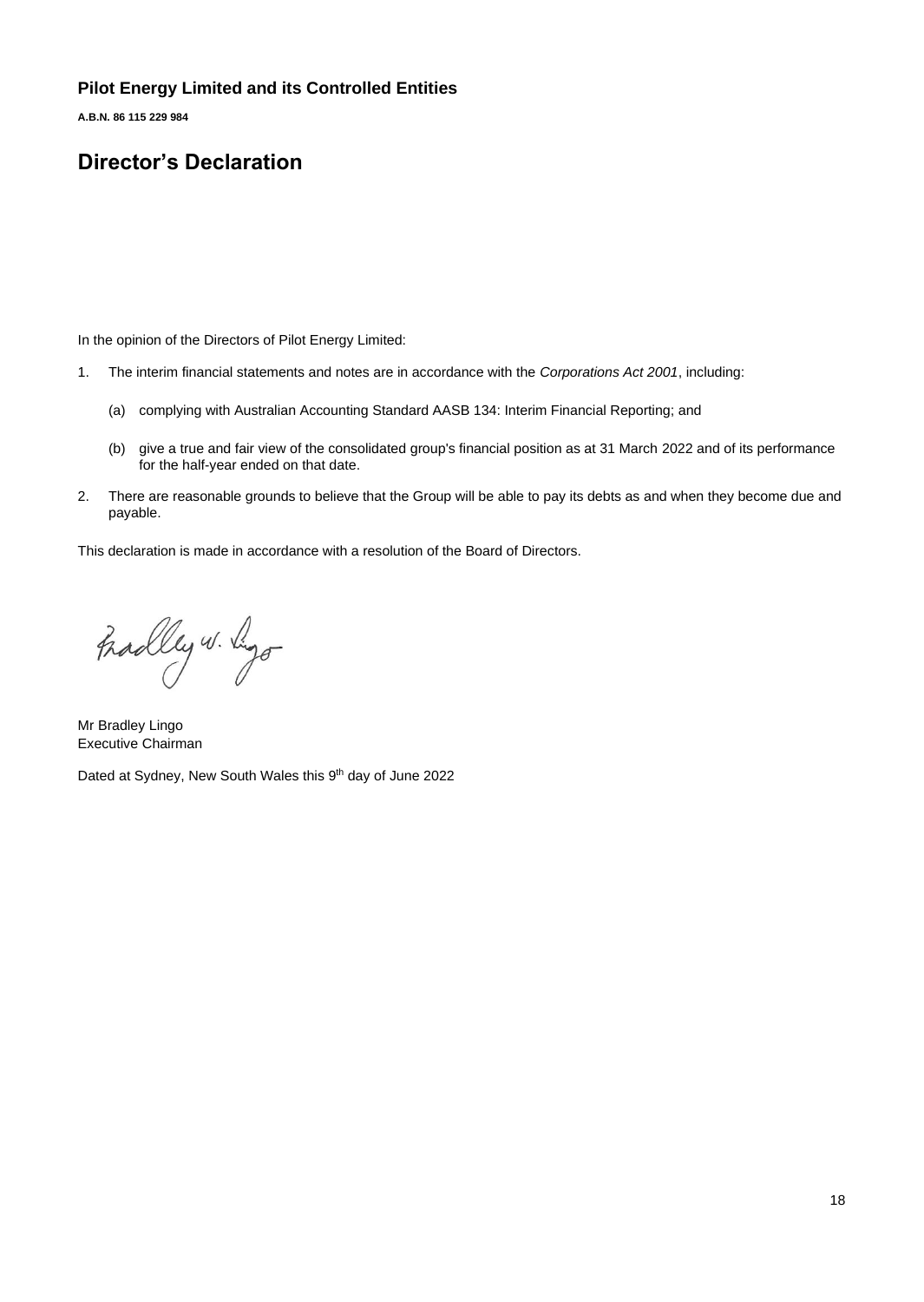

## **INDEPENDENT AUDITOR'S REVIEW REPORT TO THE MEMBERS OF PILOT ENERGY LIMITED AND CONTROLLED ENTITIES ABN 86 115 229 984**

### **Conclusion**

We have reviewed the half-year financial report of Pilot Energy Limited (the Company) and its controlled entities (the Group), which comprises the consolidated statement of financial position as at 31 March 2022, the consolidated statement of profit or loss and other comprehensive income, the consolidated statement of changes in equity and consolidated statement of cash flows for the half-year ended, a summary of significant accounting policies and other explanatory information, and the directors' declaration.

Based on our review, which is not an audit, we have not become aware of any matter that makes us believe that the accompanying half-year financial report of Pilot Energy Limited does not comply with the *Corporations Act 2001*, including:

- (a) giving a true and fair view of the Pilot Energy Limited financial position as at 31 March 2022 and of its performance for the half year ended on that date; and
- (b) complying with Accounting Standard AASB 134: *Interim Financial Reporting* and the *Corporations Regulations 2001*.

The financial report also complies with the International Financial Reporting Standards as disclosed in Note 1.

### **Basis for Conclusion**

We conducted our review in accordance with ASRE 2410: R*eview of a Financial Report Performed by the Independent Auditor of the Entity*. Our responsibilities are further described in the *Auditor's Responsibilities for the Review of the Financial Report* section of our report. We are independent of Pilot Energy Limited in accordance with the auditor independence requirements of the *Corporations Act 2001* and the ethical requirements of the Accounting Professional and Ethical Standards Board's APES 110: *Code of Ethics for Professional Accountants (including Independence Standards)* (the Code) that are relevant to our audit of the annual financial report in Australia. We have also fulfilled our other ethical responsibilities in accordance with the Code.

We confirm that the independence declaration required by the *Corporations Act 2001* which has been given to the directors of Pilot Energy Limited, would be in the same terms if given to the directors as at the time of this auditor's review report.

### **Responsibility of the Directors for the Financial Report**

The directors of Pilot Energy Limited are responsible for the preparation of the half-year financial report that gives a true and fair view in accordance with Australian Accounting Standards and the *Corporations Act 2001* and for such internal control as the directors determine is necessary to enable the preparation of the half-year financial report that gives a true and fair view and is free from material misstatement, whether due to fraud or error.

**MNSA Pty Ltd** ABN 59 133 605 400 Level 1, 283 George St Sydney NSW 2000 GPO Box 2943 Sydney 2001

Tel (02) 9299 0901 Fax (02) 9299 8104 Email admin@mnsa.com.au Liability limited by the<br>Accountants Scheme,<br>approved under the fessional Standards

Act 1994 (NSW)